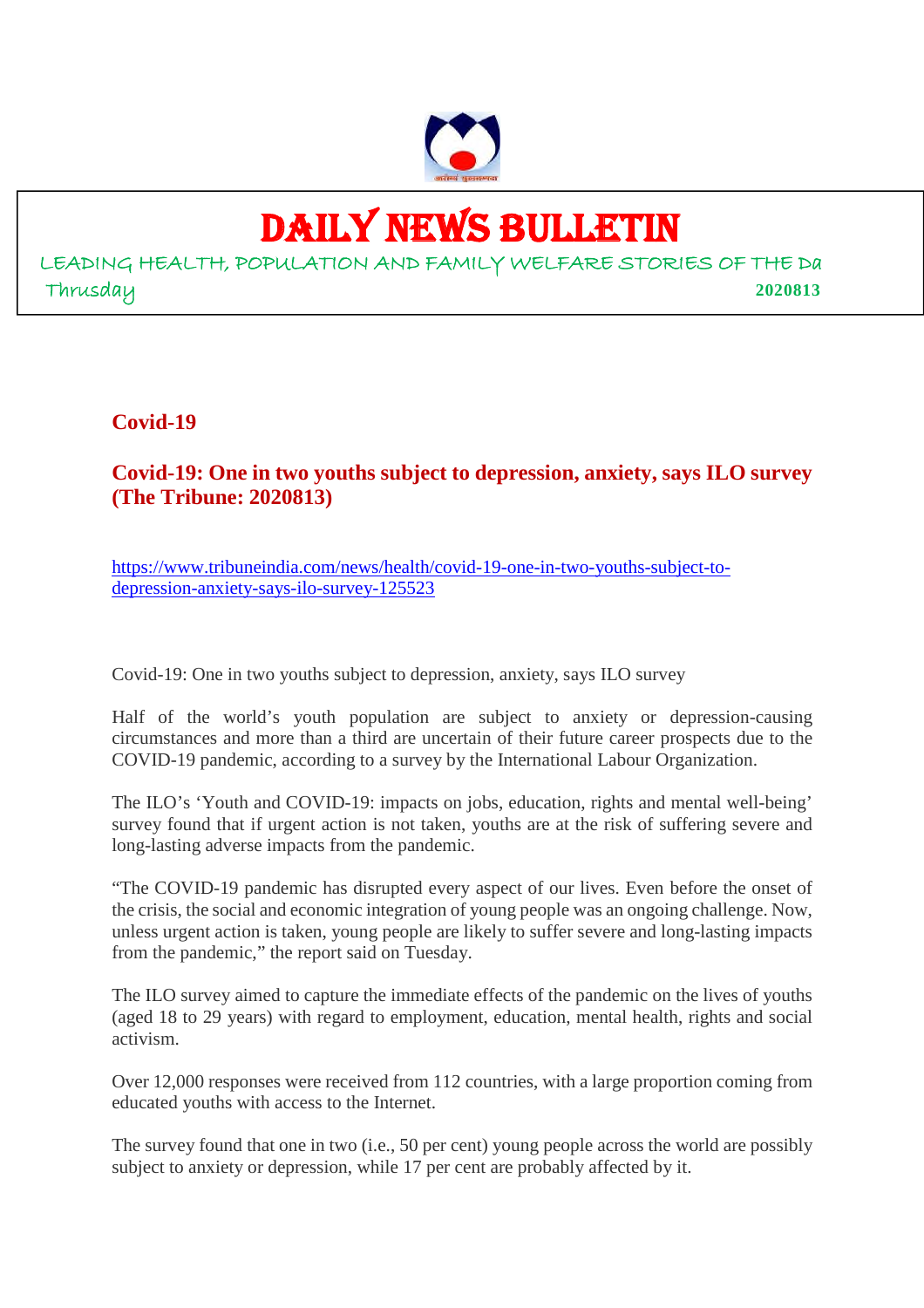"Severe disruption to learning and working, compounded by the health crisis, has seen a deterioration in young people's mental well-being," the survey said.

Mental well-being is lowest for young women and younger youths between the ages of 18 and 24 years.

Young people whose education or work was either disrupted or had stopped completely were almost twice as likely to be affected by anxiety or depression as compared to those who continued to be employed or whose education was not affected.

"This underscores the interlinkages that exist between mental well-being, educational success and labour market integration," it said.

Among those who thought that their education would be delayed or might fail, 22 per cent were likely to be affected by anxiety or depression, compared to 12 per cent of students whose education remained on track.

According to the report, 38 per cent of young people are uncertain of their future career prospects, with the COVID-19 crisis expected to create more obstacles in the labour market and to lengthen the transition from school to work.

The coronavirus, which first emerged in China's Wuhan city, has claimed over 7.4 lakh lives with more than 20 million confirmed cases across the world so far.

The ILO survey said some youths have already felt the direct impact of the pandemic, with one in six youths having to stop work since the virus outbreak.

Many young workers are employed in highly-affected sectors, such as support, services or sales-related work, making them more vulnerable to the economic consequences of the pandemic.

The report said 73 per cent of the young people, who were either studying or combining study and work before the onset of the crisis, experienced school closures though all of them were not able to transition into online and distance learning.

The coronavirus has left one in eight young people (13 per cent) without any access to courses, teaching or training—a situation particularly acute among the youth in low-income countries and one that serves to underline the sharp digital divide that exists between regions.

It added that despite the best efforts of schools and training institutions to provide continuity through online delivery, 65 per cent of the young people reported having learnt less since the pandemic began.

Fifty-one per cent believe their education will be delayed, and nine per cent fear their education would suffer and might even fail.

The pandemic is also inflicting a heavy toll on young workers, destroying their employment and undermining their career prospects.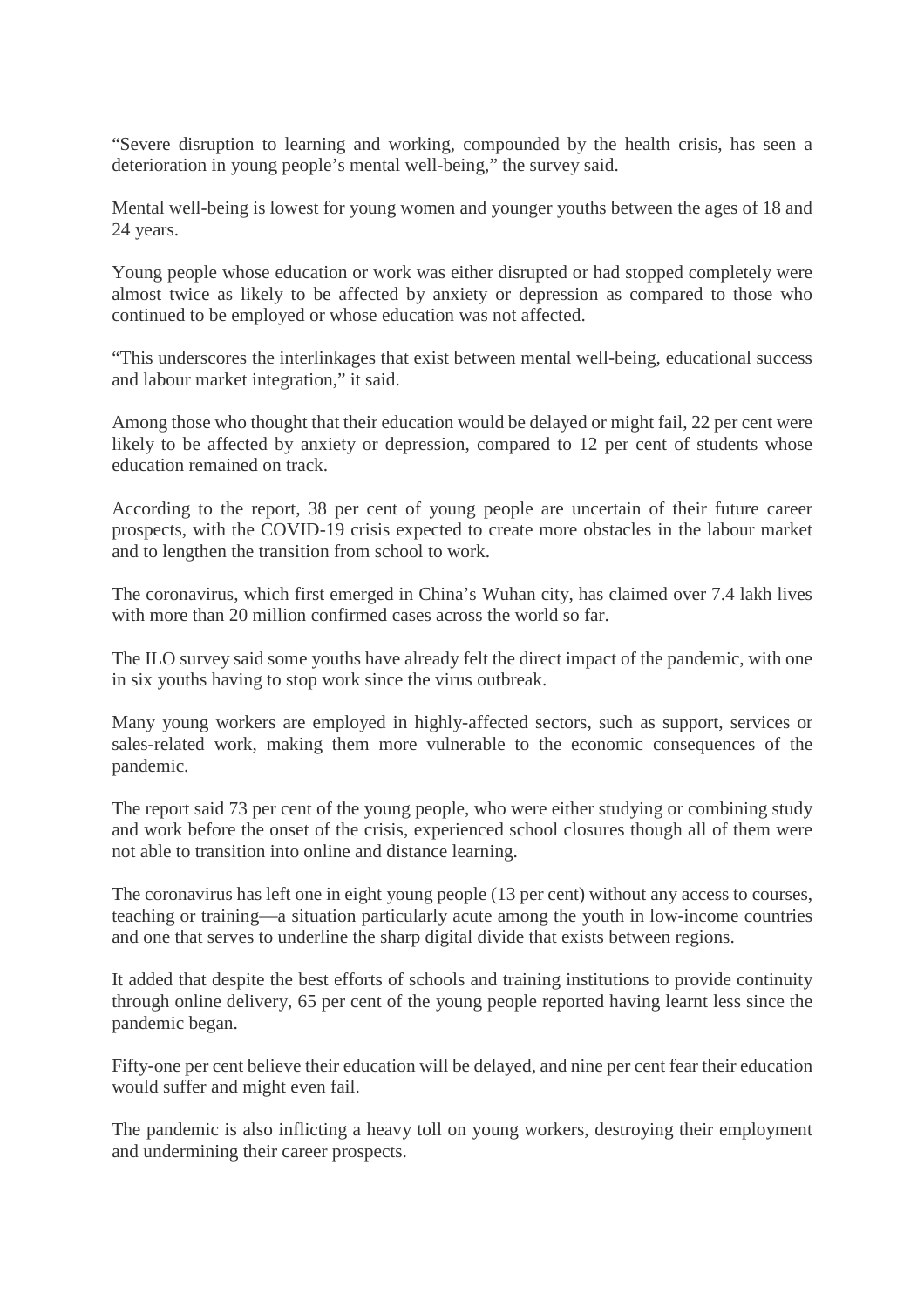One in six young people (17 per cent) who were employed before the outbreak, stopped working altogether, most notably younger workers aged 18 to 24 years, and those in clerical support, services, sales, crafts and related trades.

Working hours among the employed youths fell by nearly a quarter (i.e. by an average of two hours a day) and two out of five young people (42 per cent) reported a reduction in their income.

Young people in low-income countries are the most exposed to reductions in working hours and the resultant contraction in income, the survey said.

ILO Director-General Guy Ryder said, "The pandemic is inflicting multiple shocks on young people. It is not only destroying their jobs and employment prospects, but also disrupting their education and training and having a serious impact on their mental well-being."

Despite the setbacks, the youth have continued to mobilise and speak out about the crisis. According to the survey, a quarter of the young people have done some kind of volunteer work during the pandemic.

Ensuring that their voices are heard is critical for a more inclusive COVID-19 response, the ILO said, adding that giving youth a chance to articulate their needs and ideas during the decision-making procedures improves effectiveness of policies and programmes. PTI

#### **COVID-19 vaccine**

### **German health minister says he's sceptical about Russian COVID-19 vaccine (The Tribune: 2020813)**

https://www.tribuneindia.com/news/health/german-health-minister-says-hes-sceptical-aboutrussian-covid-19-vaccine-125518

'Key to have a safe, tested product rather than just being first'

German health minister says he's sceptical about Russian COVID-19 vaccine Photo for representational purpose only. iStock

German Health Minister Jens Spahn on Wednesday said he was sceptical about Russia becoming the first country to grant regulatory approval to a COVID-19 vaccine, saying it was key to have a safe, tested product rather than just being first.

Russia's vaccine, which will be called "Sputnik V" in homage to the world's first satellite launched by the Soviet Union, has not yet completed its final trials. Its regulatory approval came after less than two months of human testing.

"It's not about being first somehow - it's about having an effective, tested and therefore safe vaccine," Spahn told Deutschlandfunk radio.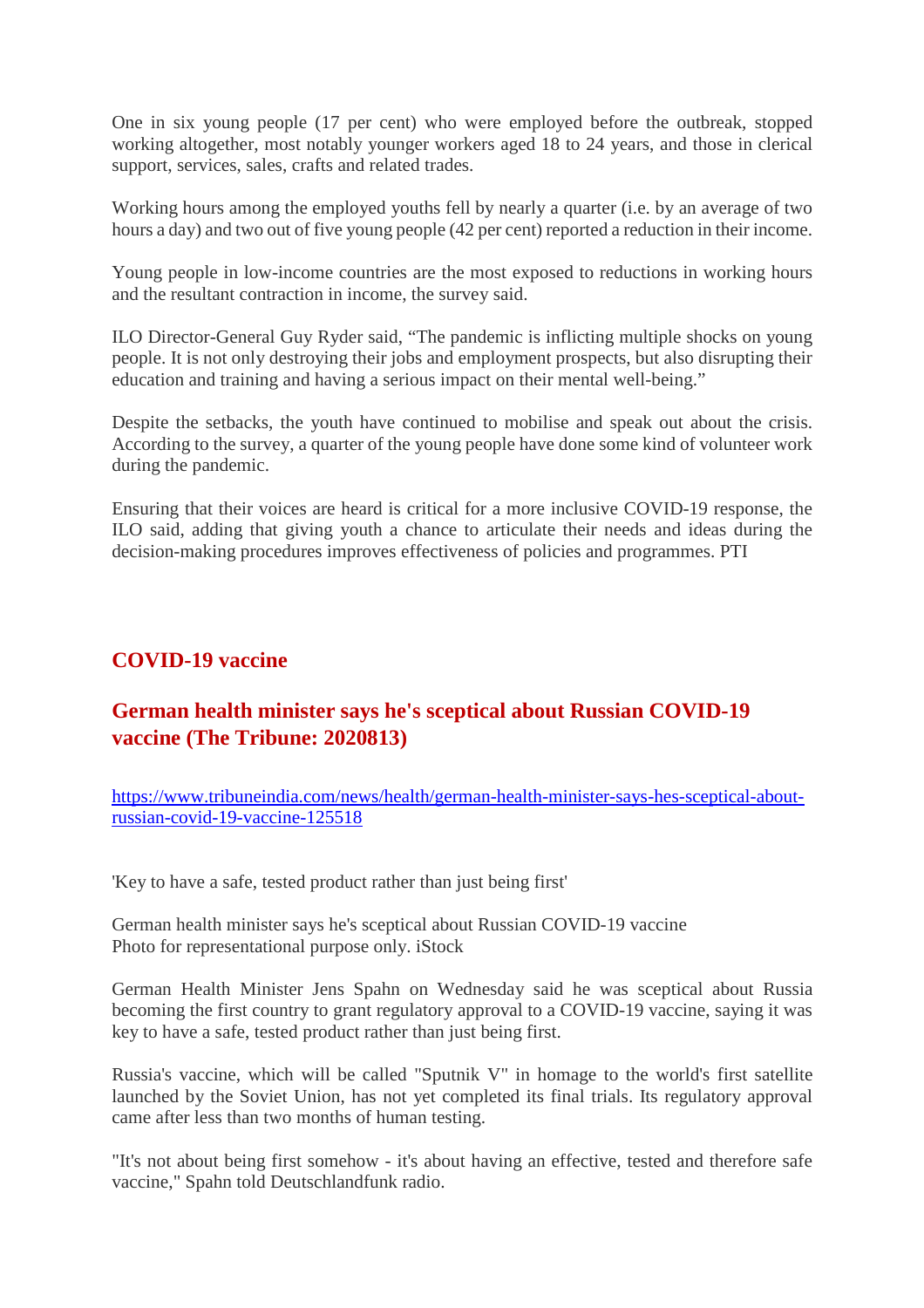"In order to have trust in such a vaccine, I think it is very, very important, even during a pandemic, to properly do studies, the relevant tests and especially to make them public.

The problem is that we know very little about it as the Russian authorities are not being very transparent," he said.—Reuters

#### **Oxford University-developed COVID-19 vaccine.**

## **Expert committee on Covid vaccine administration to meet on Wednesday (The Tribune: 2020813)**

Committee to consider the logistics, ethical aspects of vaccine

Expert committee on Covid vaccine administration to meet on Wednesday The Serum Institute of India, Pune has also been permitted for conducting Phase 2 and 3 human clinical trials of the Oxford University-developed COVID-19 vaccine.

An expert committee under the chairmanship of NITI Aayog member Dr VK Paul will meet on Wednesday to consider the logistics and ethical aspects of procuring and administering the COVID-19 vaccine, the Union Health Ministry said on Tuesday.

The committee on vaccine administration will engage with all the stakeholders including state governments and vaccine manufacturers, the ministry said in a tweet.

The committee would chalk out strategies on the aspects of prioritisation of the vaccine administration once it is developed, rollout and cold chain logistics and training of the people who would be administering it.

"The Expert Committee on Vaccine Administration under the chairmanship of Dr V K Paul, NITI Aayog will meet on 12th August to consider logistics & ethical aspects of procurement & administration of COVID-19 vaccine," the ministry tweeted.

The phase-1 human clinical trials of the two COVID-19 vaccine candidates, developed indigenously by Bharat Biotech in collaboration with the Indian Council of Medical Research and Zydus Cadila Ltd, have been completed and the trials have moved to phase 2, ICMR Director General Balram Bhargava said last Tuesday.

The Serum Institute of India, Pune has also been permitted for conducting Phase 2 and 3 human clinical trials of the Oxford University-developed COVID-19 vaccine candidate in the country.

India's COVID-19 caseload has climbed to 22,68,675 while the death-toll mounted to 45,257, according to the Health ministry data updated at 8 am on Tuesday. --PTI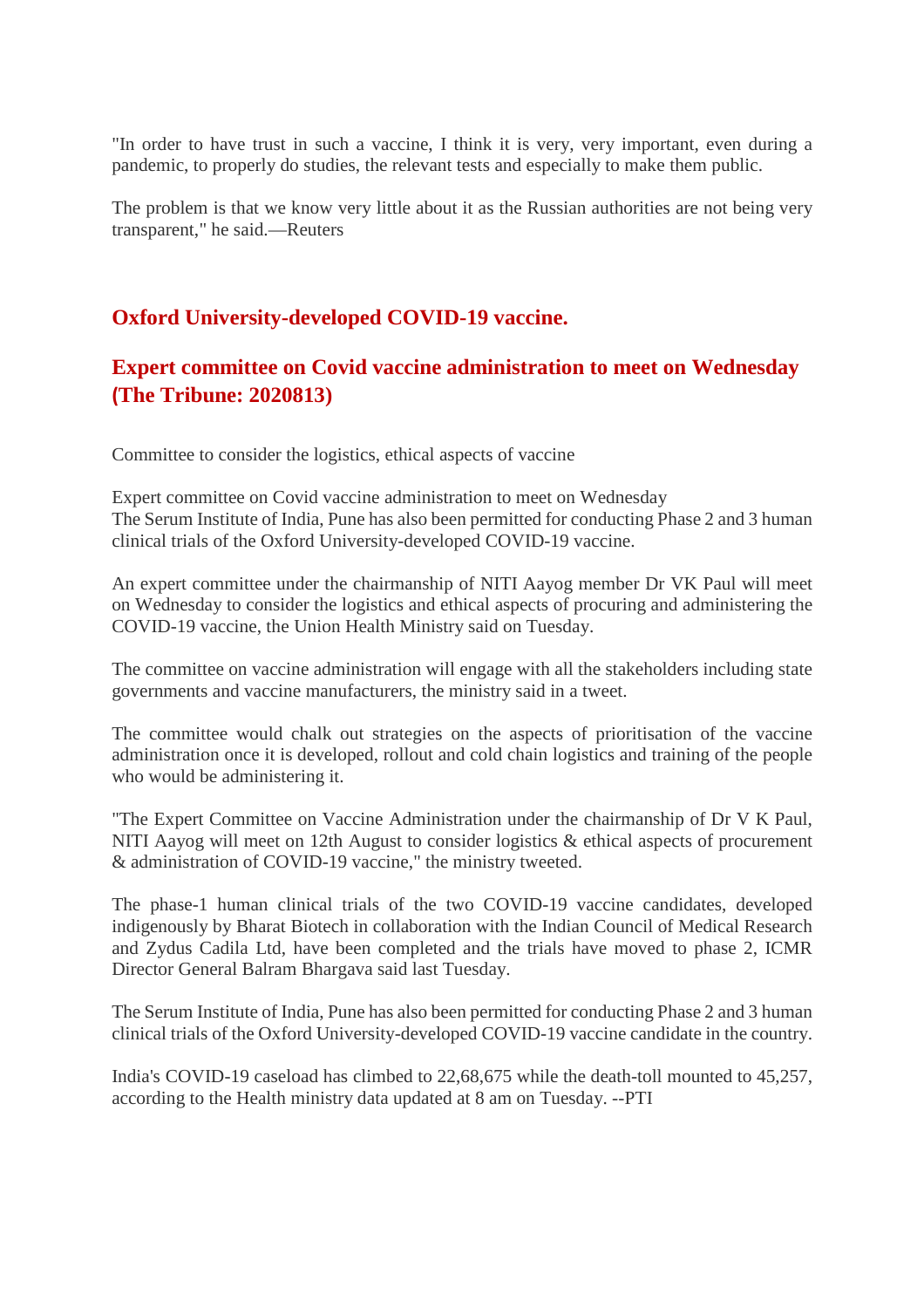#### **Gargling with mouthwashes**

#### **Gargling with mouthwashes might lower spread of COVID-19, scientists say (The Tribune: 2020813)**

https://www.tribuneindia.com/news/health/gargling-with-mouthwashes-might-lower-spreadof-covid-19-scientists-say-125051

Main route of transmission of the virus likely involves direct contact with respiratory droplets of infected individuals

Gargling with mouthwashes might lower spread of COVID-19, scientists say Gargling with mouthwashes may reduce the quantities of viral particles in the mouth and throat

The novel coronavirus can be inactivated using commercially available mouthwashes, according to a study which says gargling with these products may reduce the quantities of viral particles in the mouth and throat, and possibly reduce the risk of COVID-19 transmission over the short term.

However, the study published in the Journal of Infectious Diseases, cautions that mouthwashes are not suitable for treating COVID-19 infections or protecting oneself against catching the novel coronavirus, SARS-CoV-2.

According to the researchers, including those from Ruhr University Bochum in Germany, high quantities of the virus particles, or viral load, can be detected in the oral cavity and throat of some COVID-19 patients.

They added that the main route of transmission of the virus likely involves direct contact with respiratory droplets of infected individuals, produced during sneezing, coughing, or talking, and the subsequent contact to nasal, oral or ocular mucosal membranes of healthy individuals.

The researchers believe the study's findings might help reduce the risk of this form of transmission and potentially help develop protocols for dental treatments.

They said the findings "support the idea that oral rinsing might reduce the viral load of saliva and could thus lower the transmission of SARS-CoV-2."

"Our findings clearly advocate the evaluation of selected formulations in a clinical context to systematically evaluate the decontamination and tissue health of the oral cavity in patients and healthcare workers to potentially prevent virus transmission," the scientists wrote in the study.

In the research, they tested eight types of mouthwash with different ingredients that are available in pharmacies in Germany.

The scientists mixed each mouthwash with virus particles and a substance which was intended to recreate the effect of saliva in the mouth.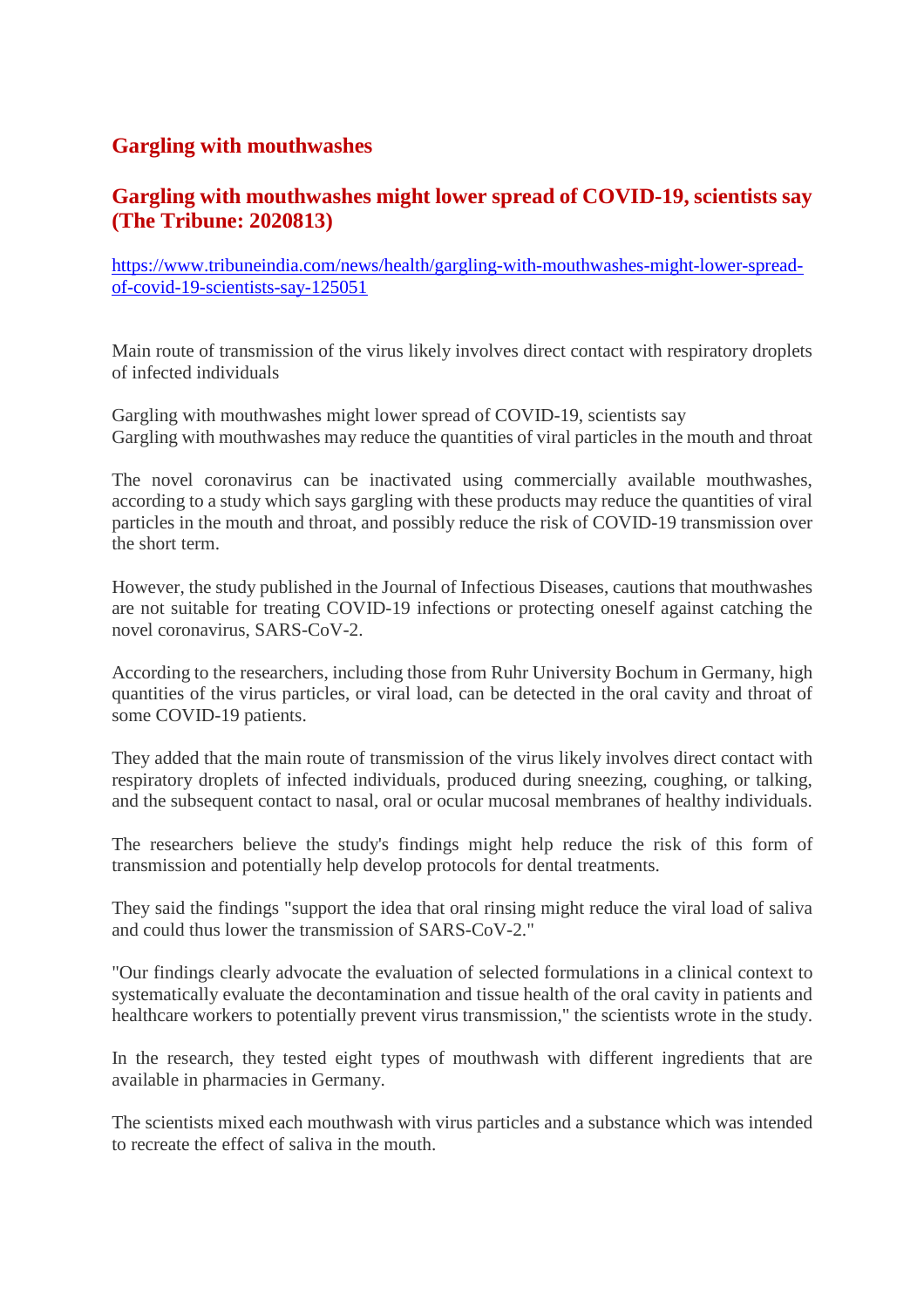They then shook the mixture for 30 seconds to simulate the effect of gargling and tested it in Vero E6 cells, which, according to the researchers, are "particularly receptive" to SARS-CoV-2, to determine the quantities of the virus particles.

In order to assess the efficacy of the mouthwashes, the scientists also treated the virus suspensions with cell culture medium instead of the mouthwash before adding them to the labgrown cells.

While all of the tested preparations reduced the initial virus count, the study noted that three types of mouthwash reduced it to such an extent that no virus could be detected after an exposure time of 30 seconds.

However, the scientists cautioned that the effect and its duration remain to be confirmed in clinical practice.

According to the researchers, mouthwashes are not suitable for treating COVID-19.

"Gargling with mouthwash cannot inhibit the production of viruses in the cells, but could reduce the viral load in the short term where the greatest potential for infection comes from, namely in the oral cavity and throat. and this could be useful in certain situations, such as at the dentist or during the medical care of Covid-19 patients," explained study co-author Toni Meister from Ruhr University Bochum.

The scientists are examining the possibilities of a clinical study on the efficacy of mouthwashes on SARS-CoV-2 during which the scientists want to test whether the effect can also be detected in patients and how long it lasts. PTI

#### **Meditation-relaxation therapy**

### **Meditation-relaxation therapy likely to offer escape from sleep paralysis terror: Study (New Kerala: 2020813)**

#### https://www.newkerala.com/news/2020/142590.htm

Meditation-relaxation therapy likely to offer escape from sleep paralysis terror: Study Cambridge [United Kingdom], August 12: Sleep paralysis - a condition thought to explain a number of mysterious experiences including alleged cases of alien abduction and demonic night-time visits, could be treated using a technique of meditation-relaxation, suggests a pilot study.

The study was published today, in the journal Frontiers in Neurology.

Sleep paralysis is a state involving paralysis of the skeletal muscles that occurs at the onset of sleep or just before waking. While temporarily immobilised, the individual is acutely aware of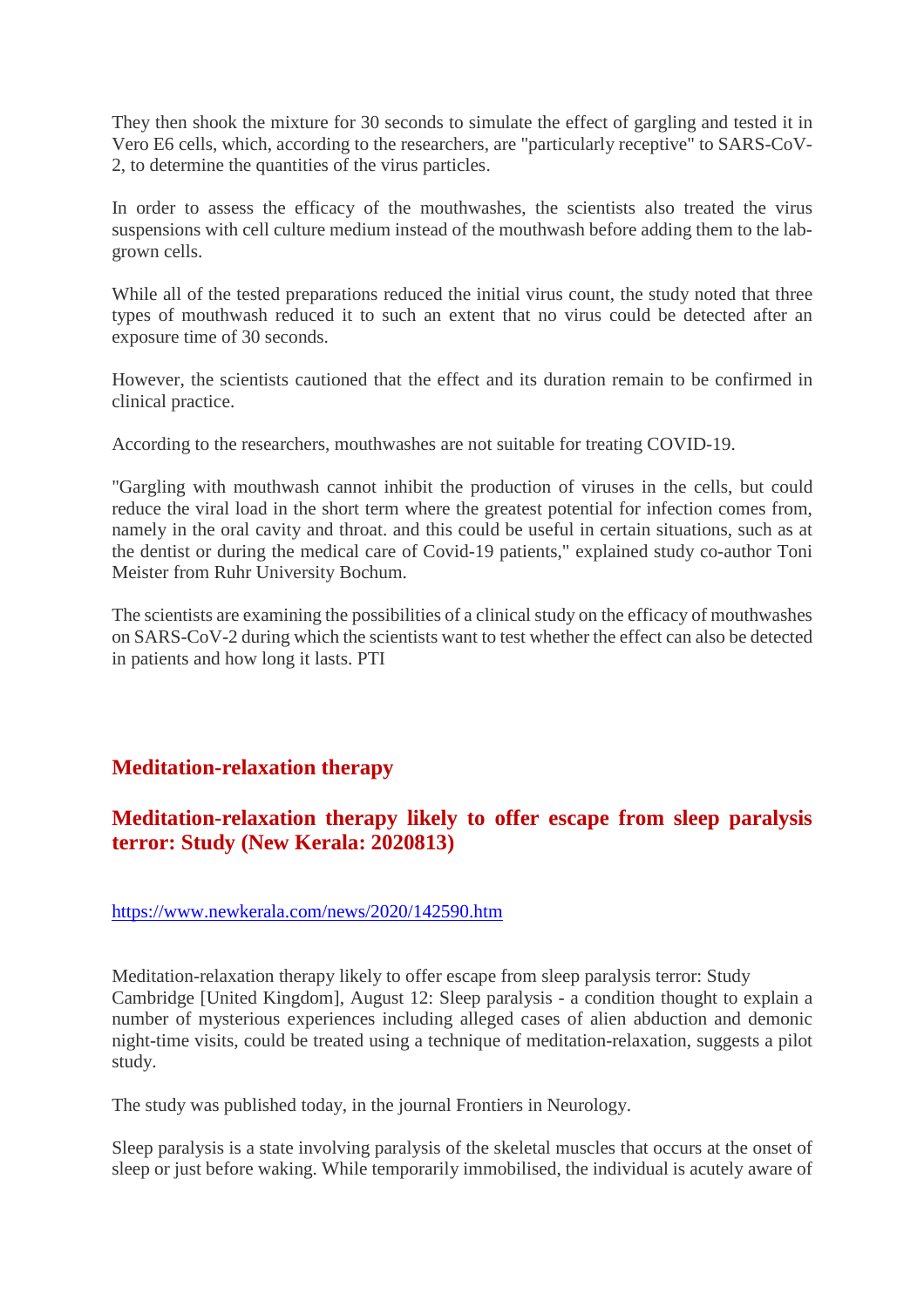their surroundings. People who experience the phenomenon often report being terrorised by dangerous bedroom intruders, often reaching for supernatural explanations such as ghosts, demons and even alien abduction. Unsurprisingly, it can be a terrifying experience.

As many as one in five people experiences sleep paralysis, which may be triggered by sleep deprivation, and is more frequent in psychiatric conditions like post-traumatic stress disorder. It is also common in narcolepsy, a sleep disorder involving excessive daytime sleepiness and sudden loss of muscle control.

Despite the condition being known about for some time, to date, there are no empirically-based treatments or published clinical trials for the condition.

A team of researchers report a pilot study of meditation-relaxation therapy involving 10 patients with narcolepsy, all of whom experience sleep paralysis.

The therapy was originally developed by Dr Baland Jalal from the Department of Psychiatry, University of Cambridge. The current study was led by Dr Jalal and conducted in collaboration with Dr Giuseppe Plazzi's group at the Department of Biomedical and Neuromotor Sciences, University of Bologna/IRCCS Istituto delle Scienze Neurologiche di Bologna, Italy.

The therapy teaches patients to follow four steps during an episode

1. Reappraisal of the meaning of the attack - reminding themselves that the experience is common, benign, and temporary and that the hallucinations are a typical by-product of dreaming

2. Psychological and emotional distancing - reminding themselves that there is no reason to be afraid or worried and that fear and worry will only make the episode worse

3. Inward focused-attention meditation - focusing their attention inward on an emotionallyinvolving, positive object (such as a memory of a loved one or event, a hymn/prayer, God)

4. Muscle relaxation - relaxing their muscles, avoiding controlling their breathing and under no circumstances attempting to move

Participants were instructed to keep a daily journal for four weeks to assess sleep paralysis occurrence, duration and emotions. Overall, among the 10 patients, two-thirds of cases (66%) reported hallucinations, often upon awakening from sleep (51%), and less frequently upon falling asleep (14%) as rated during the first four weeks.

After the four weeks, six participants completed mood/anxiety questionnaires and were taught the therapy techniques and instructed to rehearse these during ordinary wakefulness, twice a week for 15 min. The treatment lasted eight weeks.

In the first four weeks of the study, participants in the meditation-relaxation group experienced sleep paralysis on average 14 times over 11 days. The reported disturbance caused by their sleep paralysis hallucinations was 7.3 (rated on a ten-point scale with higher scores indicating greater severity).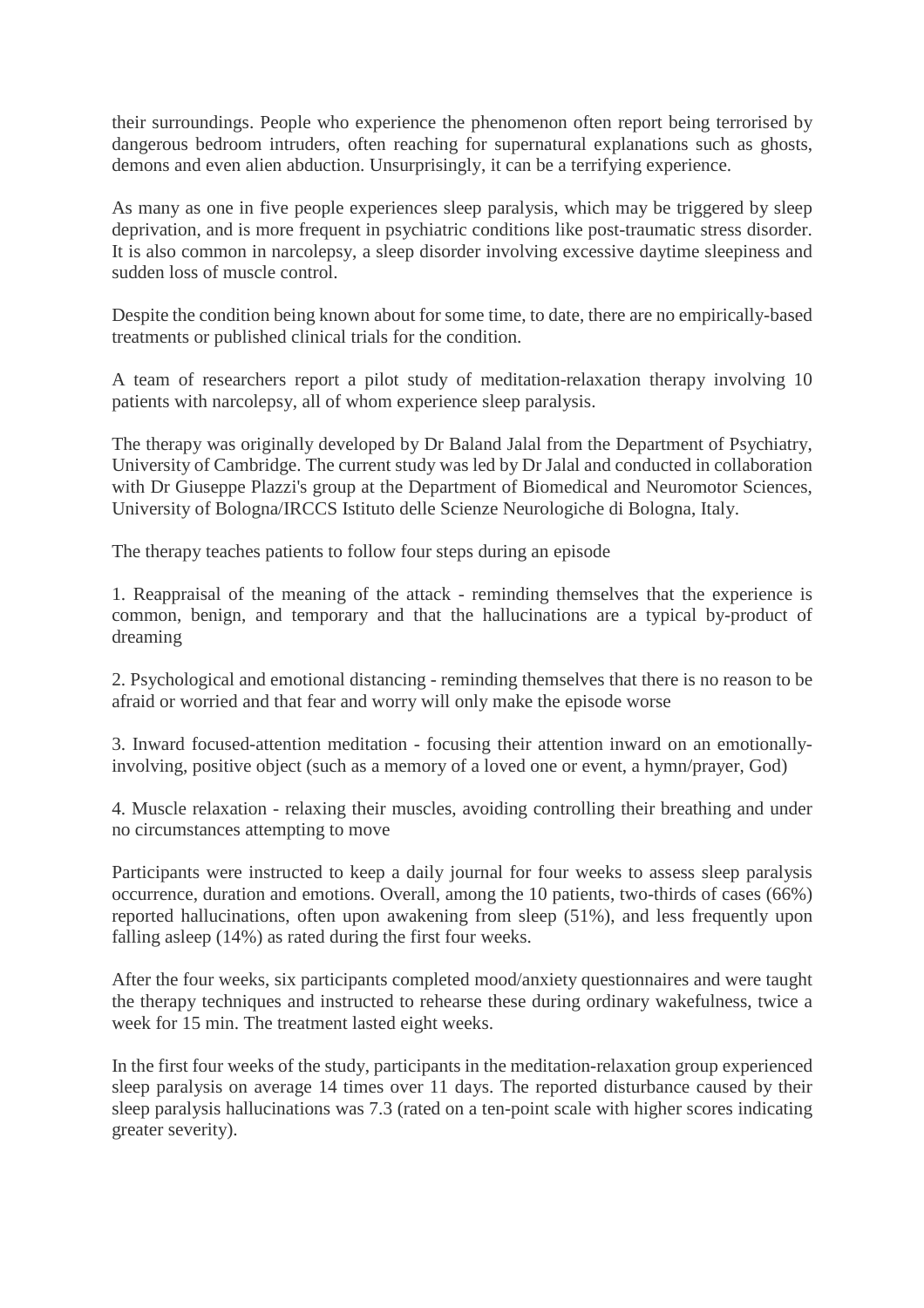In the final month of the therapy, the number of days with sleep paralysis fell to 5.5 (down 50%) and the total number of episodes fell to 6.5 (down 54%). There was also a notable tendency towards reductions in the disturbance caused by hallucinations with ratings dropping from 7.3 to 4.8.

A control group of four participants followed the same procedure, except participants engaged in deep breathing instead of the therapy - taking slow deep breaths, while repeatedly counting from one to ten

In the control group, the number of days with sleep paralysis (4.3 per month at the start) was unchanged, as well as their total number of episodes (4.5 per month initially). The disturbance caused by hallucinations was likewise unchanged (rated 4 during the first four weeks).

"Although our study only involved a small number of patients, we can be cautiously optimistic of its success," said Dr Jalal. "Meditation-relaxation therapy led to a dramatic fall in the number of times patients experienced sleep paralysis, and when they did, they tended to find the notoriously terrorising hallucinations less disturbing. Experiencing less of something as disturbing as sleep paralysis is a step in the right direction."

If the researchers are able to replicate their findings in a larger number of people - including those from the general population, not affected by narcolepsy - then this could offer a relatively simple treatment that could be delivered online or via a smartphone to help patients cope with the condition.

"I know first-hand how terrifying sleep paralysis can be, having experienced it many times myself," said Dr Jalal. "But for some people, the fear that it can instil in them can be extremely unpleasant, and going to bed, which should be a relaxing experience, can become fraught with terror. This is what motivated me to devise this intervention."

#### **Pasteurising human milk**

#### **Pasteurising human milk inactivates Covid-19 virus: Study (New Kerala: 2020813)**

https://www.newkerala.com/news/2020/142529.htm

Pasteurising human milk inactivates Covid-19 virus: Study New research adds to the growing body of evidence that pasteurising human milk inactivates the virus that causes Covid-19.

"While there is no evidence that the virus can be transmitted through breast milk, there is always a theoretical risk," said study lead author Greg Walker from the University of New South Wales in Australia.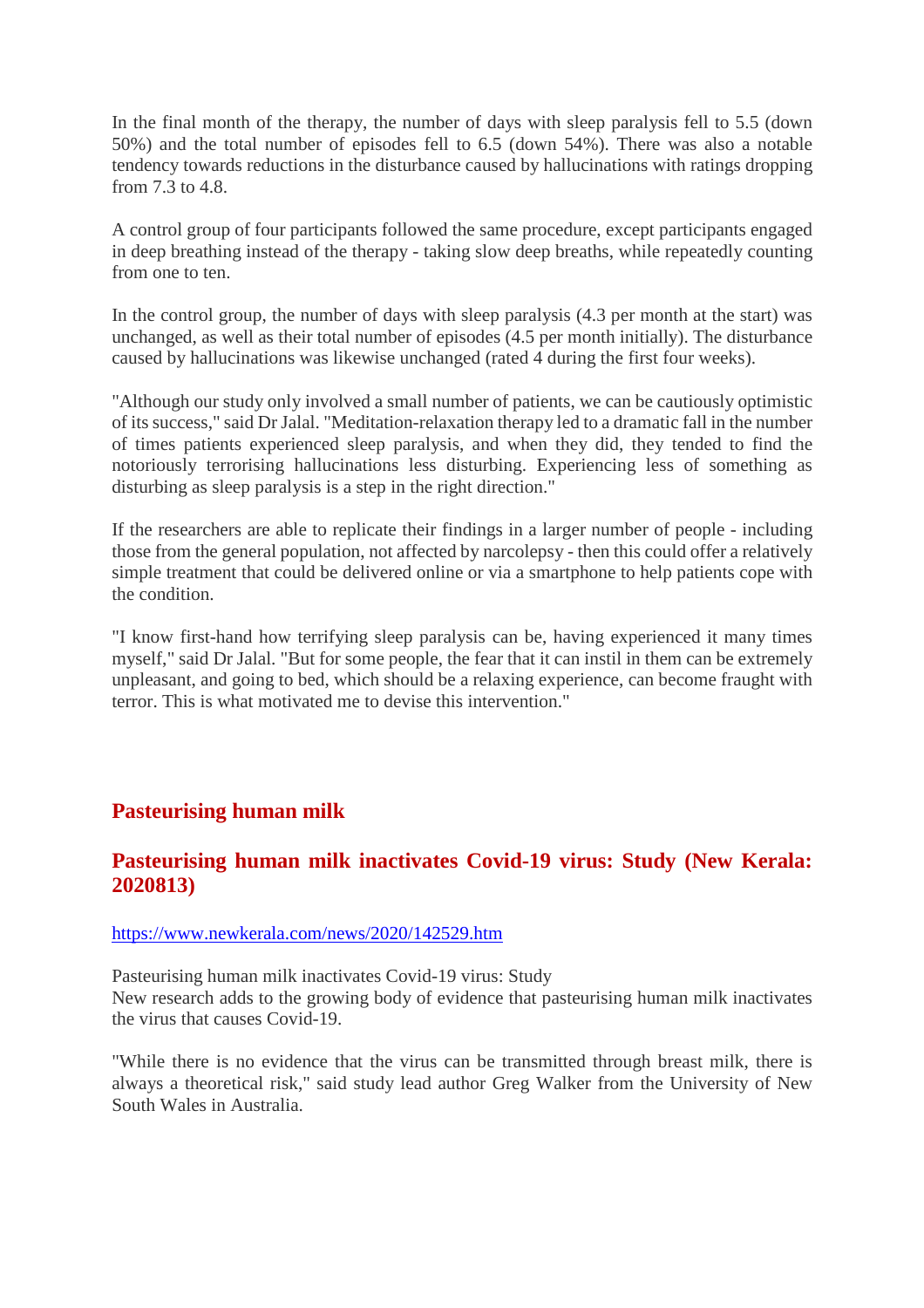According to the study published in the 'Journal of Paediatrics and Child Health', there are five human milk banks in Australia. As the Covid-19 pandemic evolves, these milk banks continue to provide donated breast milk to pre-term babies who lack access to their mother's own milk.

Donors are screened for diseases and the milk is tested and pasteurised to ensure that it is safe for medically fragile babies.

"We've seen in previous pandemics that pasteurised donor human milk (PDHM) supplies may be interrupted because of safety considerations so that's why we wanted to show that PDHM remains safe," Walker said.

For this study, the team worked in the Kirby Institute's PC-3 lab to experimentally infect small amounts of frozen and freshly expressed breast milk from healthy Lifeblood Milk donors. They then heated the milk samples -- now infected with SARS-CoV-2 to 63 degree Celsius for 30 minutes to simulate the pasteurisation process that occurs in milk banks. The study found that after this process, they did not contain any infectious, live virus.

"Our findings demonstrate that the SARS-CoV-2 virus can be effectively inactivated by pasteurisation."

The researchers say their experiments simulated a theoretical worst-case scenario.

"The amount of virus we use in the lab is a lot higher than what would be found in breast milk from women who have Covid-19 -- so we can be really confident of these findings," Walker said.

The researchers also tested if storing SARS-CoV-2 in human milk at four degrees Celsius or 30 degree Celsius would inactivate the virus -- the first time a study has assessed the stability of experimentally-infected coronavirus in human milk under common storage conditions.

"We found that cold storage did not significantly impact infectious viral load over a 48-hour period," the study authors wrote.

"While freezing the milk resulted in a slight reduction in the virus present, we still recovered viable virus after 48 hours of storage," they noted.

Earlier in July, a Canadian study published in the journal CMAJ found that pasteurising breast milk using a common technique inactivated the Covid-19 virus.

#### **Post-weaning depression**

#### **Post-weaning depression: It's time we start talking about it (New Kerala: 2020813)**

#### https://www.newkerala.com/news/2020/142471.htm

Post-weaning depression is a form of mental illness which can occur after a woman stops breastfeeding. Like other depression, it requires immediate medical attention. It is a result of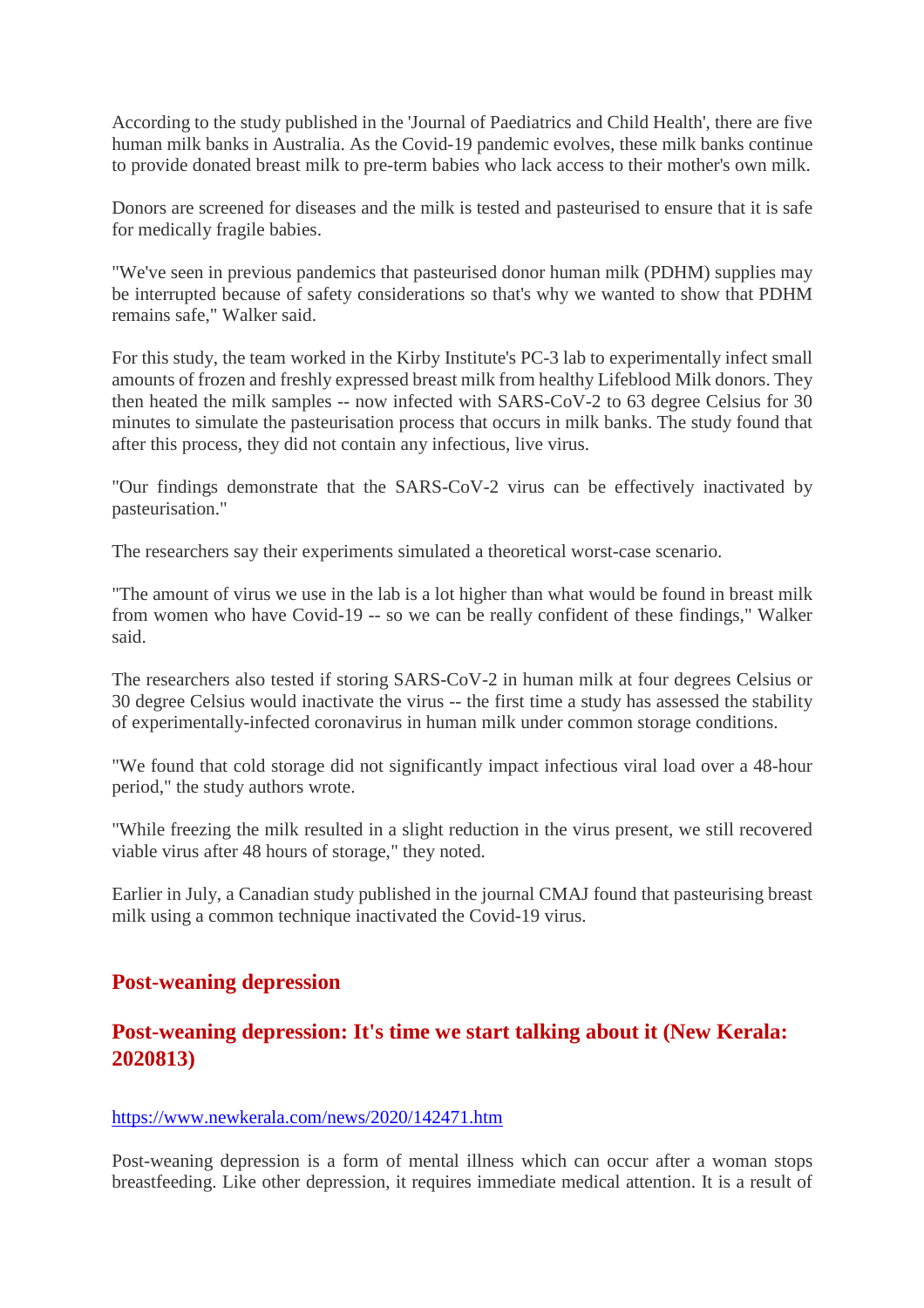hormonal fluctuations and/or the psychological stress of weaning the baby away from breast milk in favour of semi-solid food.

This helps the baby's diet and encourages them to feed them on food. The initial symptoms of post-weaning involve increased irritability, teariness, loss of pleasure in a usually pleasurable activity, fatigue and trouble concentrating, points out Dr. Shilpi Srivastava, Consultant, Physiotherapist iamp; Lactation expert, Motherhood Hospital.

Why these kinds of depression often get under diagnosed?

The expert answers "Post-weaning depression doesn't always set in right after a mom stops breastfeeding. Because of this, it's likely that some moms are going through it without ever connecting their symptoms to the weaning process. Estrogen generally remains lower during breastfeeding and returns to pre-pregnancy levels after weaning. For some women, this happens at slower rates. Shifting estrogen levels causes depressed or irritable mood for some women."

Lack of monitoring - Post-weaning depression doesn't get its fair share of attention. That may have something to do with the fact that moms aren't always closely monitored for depression at the time of weaning.

Hormonal shifts - Oxytocin, which increases during breastfeeding, decreases with weaning. This is the bonding, feel good hormone and a woman may miss the oxytocin rush and instead experience an intense sense of loss and sadness. Other hormones play a role, too. Prolactin, which is typically elevated during breastfeeding, is associated with feelings of calm. An abrupt decrease in this hormone, when abrupt weaning occurs, this can cause ill feelings as well.

Lack of awareness - Women often do not reveal they have these feelings or don't realise that post-weaning depression is what they are experiencing.

When should one seek help?

Some sadness and a feeling of loss may be normal during the weaning process-but if you feel like something larger may be at work, experts recommend seeking help. If the symptoms become severe enough to interfere with Mom's ability to function, if you have thoughts of suicide, if you has trouble taking care of yourself and the baby, if you has difficulty in sleeping or have loss of appetite, then this is more severe and requires evaluation and treatment

Mothers who are dealing with any of these symptoms can get in touch with their gynaecologist, to help determine the best course of treatment. That may include therapy, medication, or supplemental hormones. Sometimes the symptoms or their timeline may not even fit the commonly painted picture of maternal mental health issues.

Don't suffer in silence. Visit a doctor. Talk to your spouse, family, and friends. Seek out mental and psychological counselling. A mother will get better, but in the meantime, she needs support too.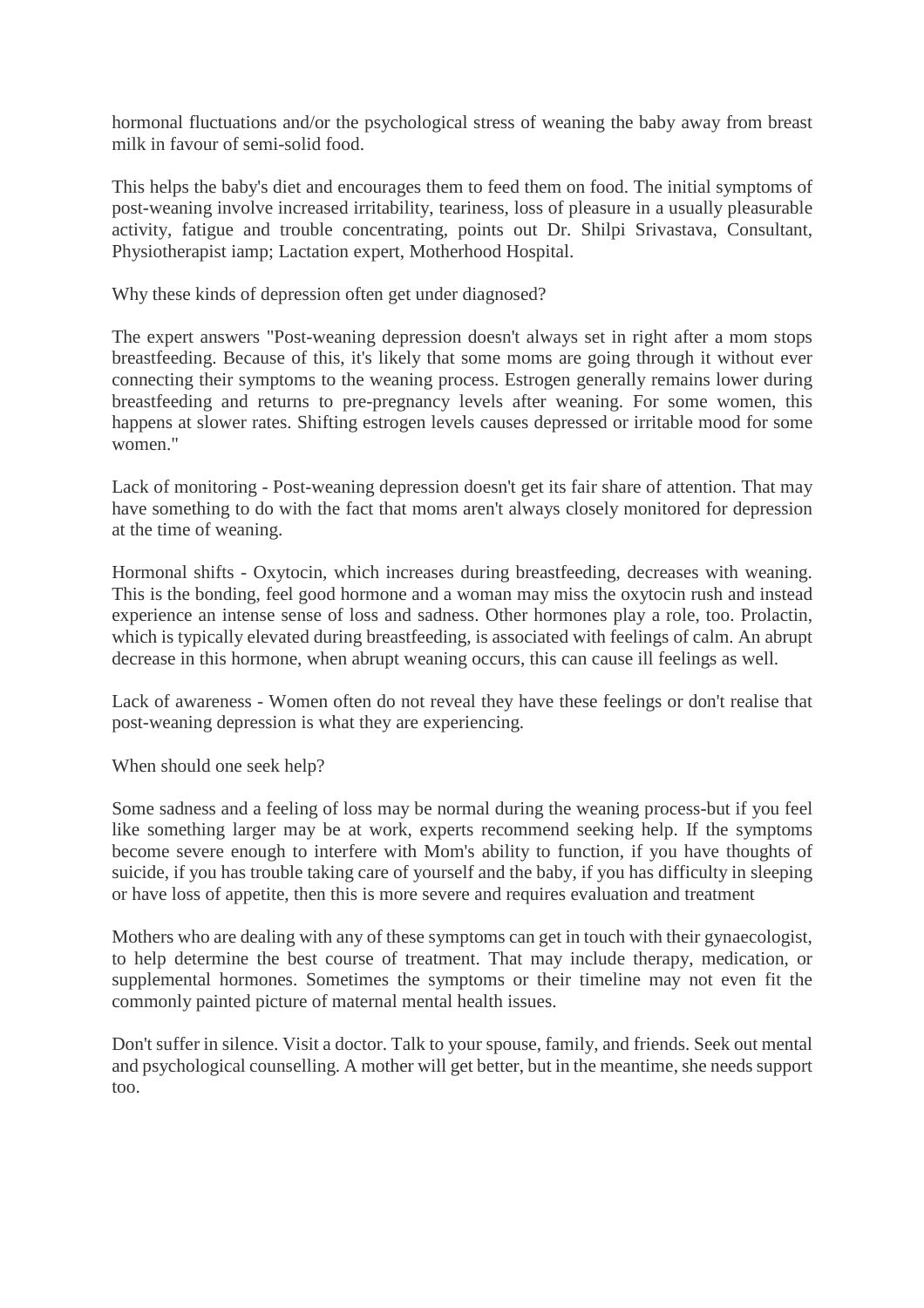#### **Vaccinations**

### **Most parents nervous to take their kids for vaccinations due to COVID-19: Study(New Kerala: 2020813)**

#### **https://www.newkerala.com/news/2020/142452.htm**

Vaccination rates in the U.S. have plummeted amid COVID-19, something experts warn could lead to the next pandemic of dangerous and preventable childhood diseases. A new national survey by Orlando Health finds while the vast majority of parents (84%) believe vaccines are the best way to protect their children from infectious diseases, two-thirds are still nervous to take their kids to their paediatrician's office due to COVID-19.

"It is imperative that parents keep their routine wellness visits with their child's paediatrician," said Alix Casler, MD, a paediatrician and chair of the Department of Pediatrics for Orlando Health Physician Associates. "While we are doing as many visits as possible virtually, coming in for vaccinations is important not only for protecting your child, but also to preserve herd immunity against these terrible diseases."

Like many physicians, Casler has put protocols in place at her practice to keep patients as safe as possible. Some of these include seeing one family at a time, having patients wait in their cars rather than a waiting room and implementing COVID-19 screenings, putting patients and parents at ease and making them more likely to keep their appointments.

"All it will take is a case of measles entering our community and we will see the loss of life that is completely and totally unnecessary," said Casler. "It can be hard for people to grasp just how important universal vaccinations are because they've never seen how devastating these diseases can be. Measles and whooping cough outbreaks are a thing of the past thanks to vaccines, and we'd like to keep it that way."

The survey also found that scepticism about vaccines is a major issue, with 38 per cent of parents responding that they don't believe their child needs all the vaccines recommended by their paediatrician.

"The only reason that we have herd immunity against so many diseases is that upwards of 90 to 95 per cent of children are vaccinated," Casler said. "Once we drop below that level, no one will be presumed safe."

It's something Cynthia Velasco worries about as her 5-year-old son AJ prepares to go to kindergarten. "He's so excited to go to what he calls 'big boy school,'" said Velasco. "And while I'm confident that the schools are doing all they can to keep students safe, it makes me nervous that his immune system has been largely untested as we were socially distant for the past several months."

Velasco says her paediatrician's office has been very helpful in reminding her when AJ is due for vaccines and ensuring they see him for a wellness visit before school starts. "Making sure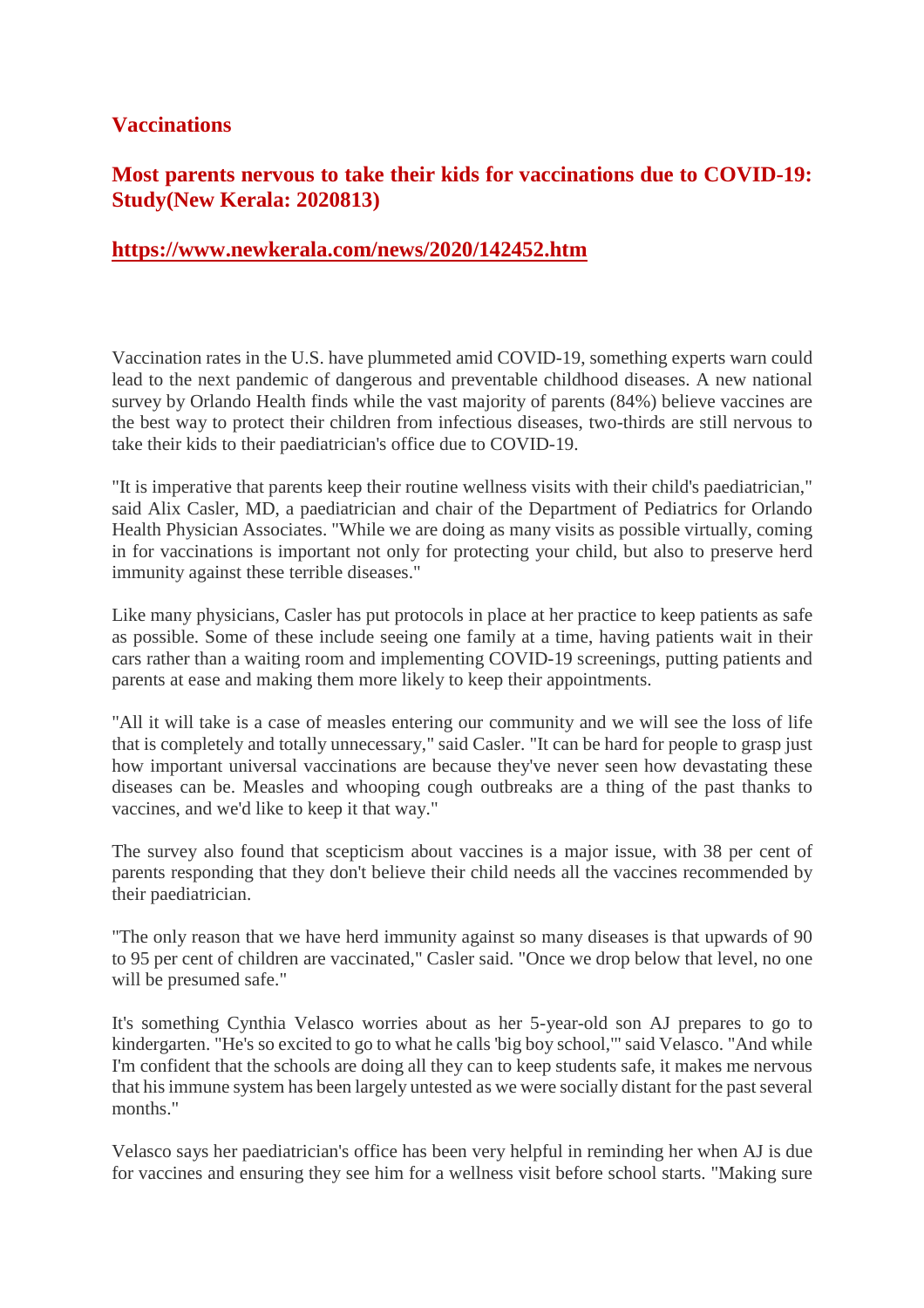that he is protected from these diseases is really important to me, and because I know our paediatrician's office is taking steps to keep their office safe, staying up to date on his vaccinations far outweighs the risk of getting sick at that appointment."

Casler says it is also very important for the whole family to get their flu shots as soon as possible this season. "The fact is that we have a safe and effective method to reduce the impact of influenza through a vaccine. We're hoping that people will be lining up to get their flu shots so we can at least take something off of the table in terms of very serious illness as the nation continues to battle this pandemic."

She is reaching out to patient families who are behind on their scheduled vaccinations to get them caught up before they go back into schools and other public places, something she says should be a priority everywhere, especially in areas hit hard by COVID-19.

#### **कोरोना**

# **कोरोना: भारत मअब तक रकॉडसं या मठक ह ु ए मामले, रकवररेट 70 तशत (Hindustan: 20200813)**

https://www.livehindustan.com/national/story-corona-a-record-number-of-cases-havebeen-rectified-in-india-so-far-recovery-rate-70-percent-3416539.html

भारत में एक दिन में 56,000 लोक कोरोना से रिकवर हुए हैं। ये अब तक एक दिन में ठीक होने वाले सबसे ज़्यादा मरीज़ हैं। आंकड़ों के हिसाब से देखें तो इसी के साथ भारत का रिकवरी रेट 70 प्रतिशत तक पहुंच गया है। स्वास्थ्य मंत्रालय ने कहा कि पिछले 24 घंटों में रिकॉर्ड किए गए सबसे ज़्यादा रिकवरी मामले प्रभावी नियंत्रण नीति और विस्तार रूप से टेस्ट कर के सही इलाज देने का नतीजा है।

भारत में ठीक हो रहे मामलों की संख्या लगातार बढ़ती जा रही है। जुलाई के पहले हफ्ते में रोज़ केवल लगभग 15 हज़ार लोग ठीक हो रहे थे और अगस्त के पहले हफ्ते में ये संख्या 50 हज़ार के पार चली गई। लगातार रिकवर हो रहे मरीज़ों के साथ कुल रिकवर हुए मरीजों की संख्या 16 लाख के पार पहुंच चुकी है। देश में एक्टिव मामलों की संख्या 643,948 है जो कुल मामलों का केवल 27 प्रतिशत है। सभी को मेडिकल देख रेख में रखा गया है।

कोविड-19 के मरीज़ों का इलाज कर रहे डॉक्टरों का कहना है कि अब कोरोना से कम लोगों की मौत हो रही हैं क्योंकि हमें खराब मामलों को मैनेज करके सीख और अनुभव मिल गया है। मूलचंद अस्पताल में मेडिसिन विभाग के वरिष्ठ सलाहकार डॉक्टर श्रीकांत शर्मा ने कहा, "हमारे पास कुछ महीने पहले की तुलना में अधिक दवाएं और सहायक चिकित्सा हैं। अब हम ये बेहतर तरीके से जानते हैं कि एक कोविड 19 के मरीज के लिए क्या अच्छे से काम करते है क्या नहीं।"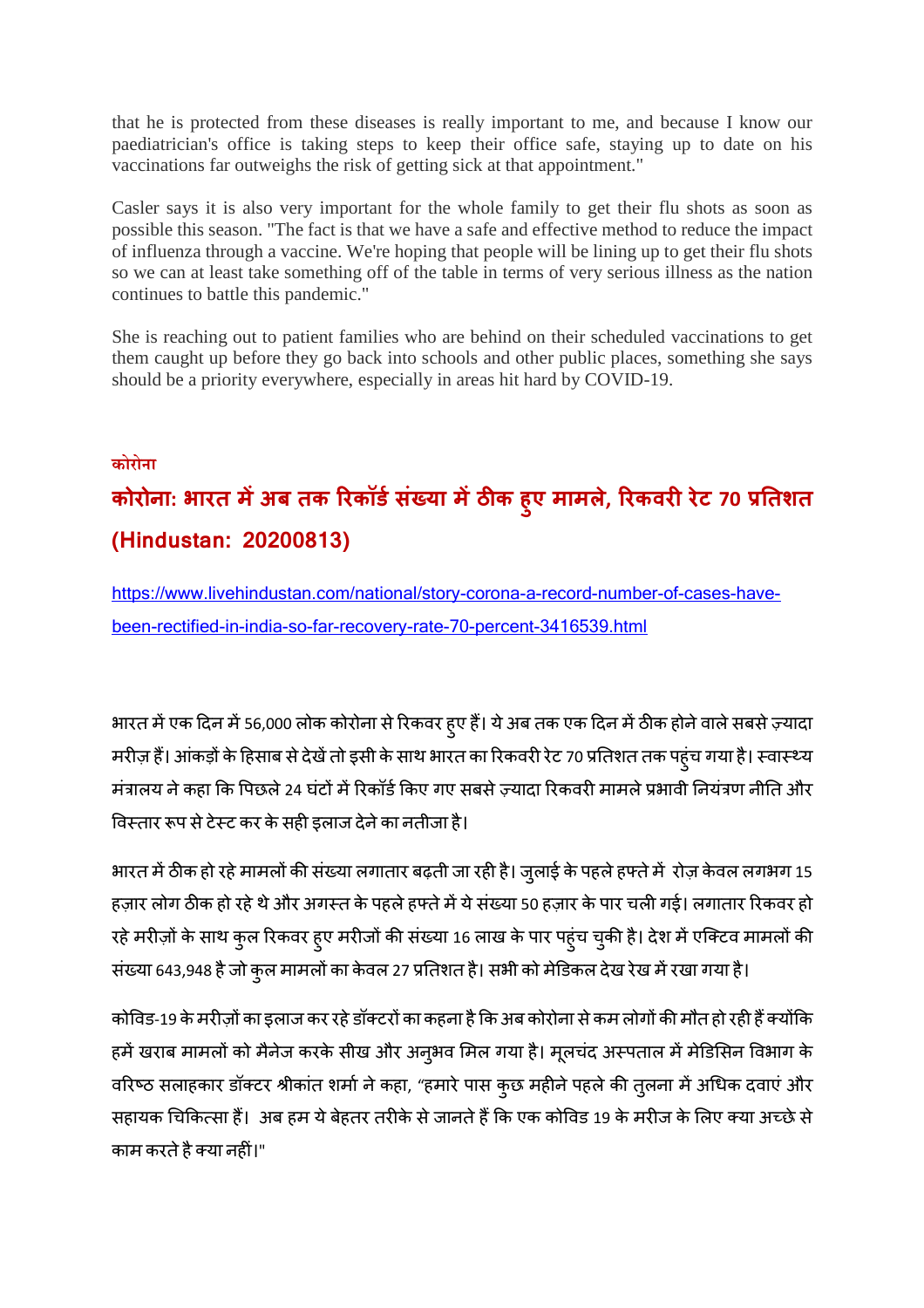क्लिनिकल स्किल को बेहतर बनाने के अलाव एंबुलेंस सेवा को भी बेहतर बनाने के प्रयास किए गए हैं ताकि मरीज को समय पर लाकर उसका इलाज शुरू किया जा सके। इसी कारण ने दूर दराज के इलाकों में मृत्यदर कम हुई है और ठीक होने वाले मरीज़ों की संख्या बढ़ाई है। वैश्विक औसत की तुलना में केस फैटलिटी रेट (सीएफआर) भी कम है। यह वर्तमान में ये 1.98% है। भारत में टेस्टिंग की संख्या में भी लगातार बढ़ोतरी हो रही है। मंगलवार को अब तक सबसे ज़्यादा 7,33,449 टेस्ट हुए ये टेस्ट केवल पूरे देश में मौजूद 1,421 प्रयोगशालाओं में हुए।

#### **New Cases**

#### **मरीजकसं या 23 लाख के पार (Dainik Tribune: 20200813)**

https://www.dainiktribuneonline.com/news/nation/number-of-patients-crosses-23-lakhs-2531

# कोरोना 24 घंटे में 834 की मौत। रिकॉर्ड 56,110 हुए ठीक

देश में बुधवार को संक्रमण के 60,963 नए मामले आने के साथ ही संक्रमित लोगों की संख्या 23 लाख (23,29,638) के पार पहुंच गई। पिछले 24 घंटे में 834 और लोगों की मौत हो जाने के बाद मृतकों की संख्या बढ़कर 46,091 हो गई है। स्वास्थ्य मंत्रालय के अनुसार इस समय देश में कोरोना वायरस से संक्रमित 6,43,948 लोगों का उपचार चल रहा है। आईसीएमआर ने बताया कि देश में 11 अगस्त तक कुल 2,60,15,297 नमूनों की जांच की गई। मंगलवार को 7,33,449 नमूनों की जांच हुई। भारत में प्रति 10 लाख की आबादी पर जांच का आंकड़ा बढ़कर 18,852 तक पहुंच गया है।

मंत्रालय ने कहा कि भारत में कोरोना से ठीक होने वालों की दर ब्धवार को 70.38 प्रतिशत हो गई तथा देश में एक दिन में सर्वाधिक संख्या में 56,110 मरीजों ने इस महामारी को शिकस्त दी। मंत्रालय ने कहा कि उपचाराधीन मरीजों की संख्या संक्रमण के कुल मामलों का 27.64 प्रतिशत है। मरने वालों की दर और घटकर 1.98 प्रतिशत तक रह गई है। मंत्रालय ने दावा किया कि मरीजों का ठीक होना प्रभावी रणनीति, जांच क्षमता में व्यापक और तीव्र वृदधि इत्यादि जैसे कदमों का परिणाम है।

#### **New Cases**

**Record single-day spike of 66,999 cases takes India's Covid-19 tally to nearly 2.4 million (Hindustan Times: 20200813)**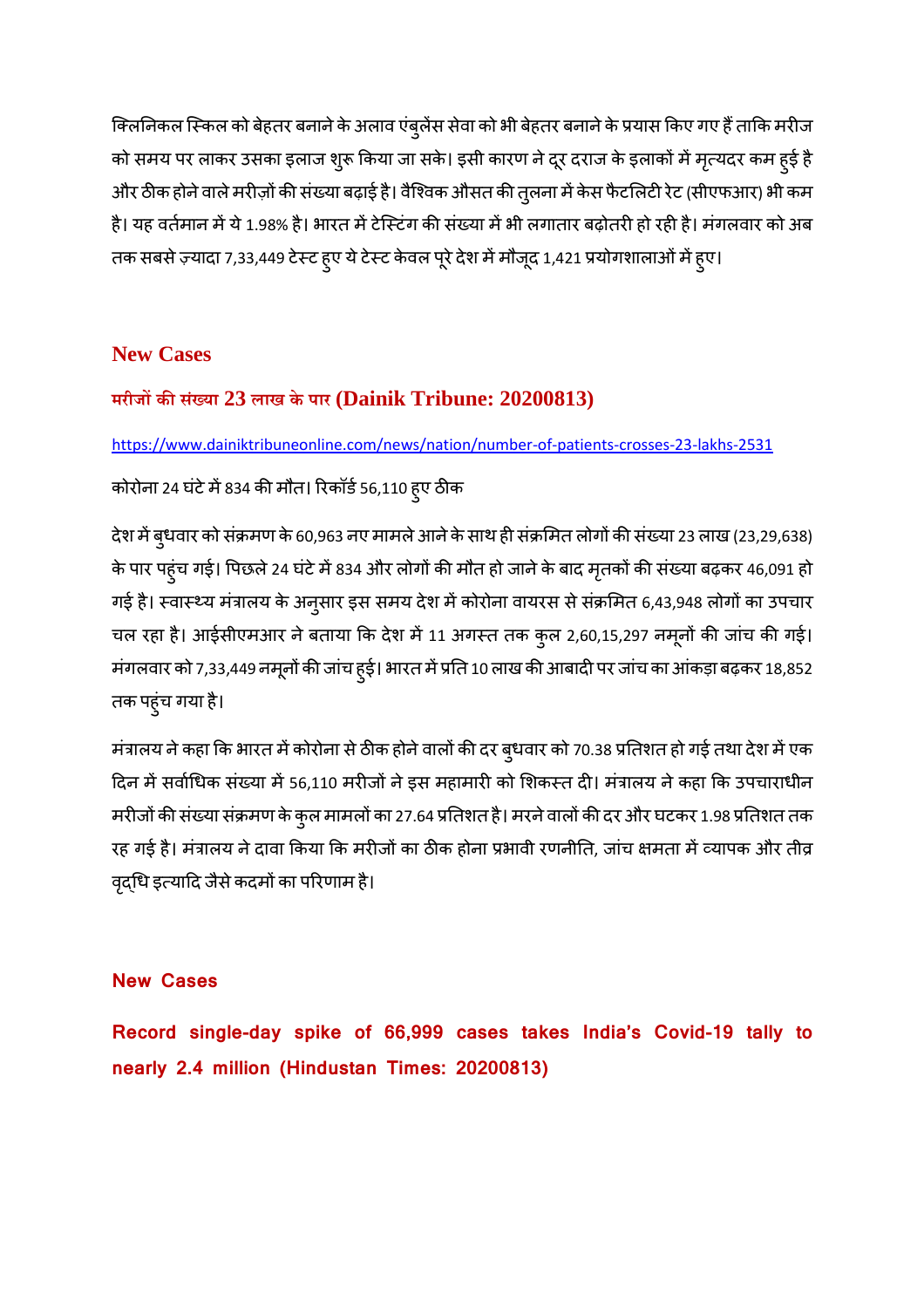https://www.hindustantimes.com/india-news/record-single-day-spike-of-66-999-cases-takes-indias-covid-19-tally-to-nearly-2-4-million/story-rl8exHub58164hDzTwyDiK.html

The number of active cases in the country are 6,53,622 while 16,95,982 patients (or more than double the number of active cases) have been discharged so far.

A health worker in PPE coveralls collects a swab sample from a person for coronavirus rapid antigen test, at Keshopur in New Delhi, on Wednesday.

India saw its Covid-19 tally jump by 66,999 new cases - highest single-day spike on Thursday which pushed the number of cases to nearly 2.4 million.

The country recorded 942 fresh fatalities in the last 24 hours, which pushed the death toll due to the disease to 47,033.

The number of active cases in the country are 6,53,622 while 16,95,982 patients (or more than double the number of active cases) have been discharged so far, according to Union health ministry update on Thursday morning.

There were 60,963 cases and 834 deaths between Tuesday and Wednesday morning.

There have been 6,33,650 cases in the 12 days (till Wednesday) and at least 58,000 cases on an average over the past week every day - the highest in the world. India is ranked third in terms of the number of cases. The country had crossed the 20 lakh mark on August 7.

However, in further relief, the case fatality rate has declined to 1.98 per cent, according to the government. The health ministry added that more than 70 per cent of the deaths occurred due to comorbidities.

"With more patients recovering and being discharged from hospitals and home isolation (in case of mild and moderate cases), the total recoveries have crossed the 16 lakh-mark and recovery rate has reached another high of 70.38 per cent," it further added.

Focus on improved and effective clinical treatment in hospitals, use of non-invasive, improved and coordinated services of the ambulances for ferrying patients for prompt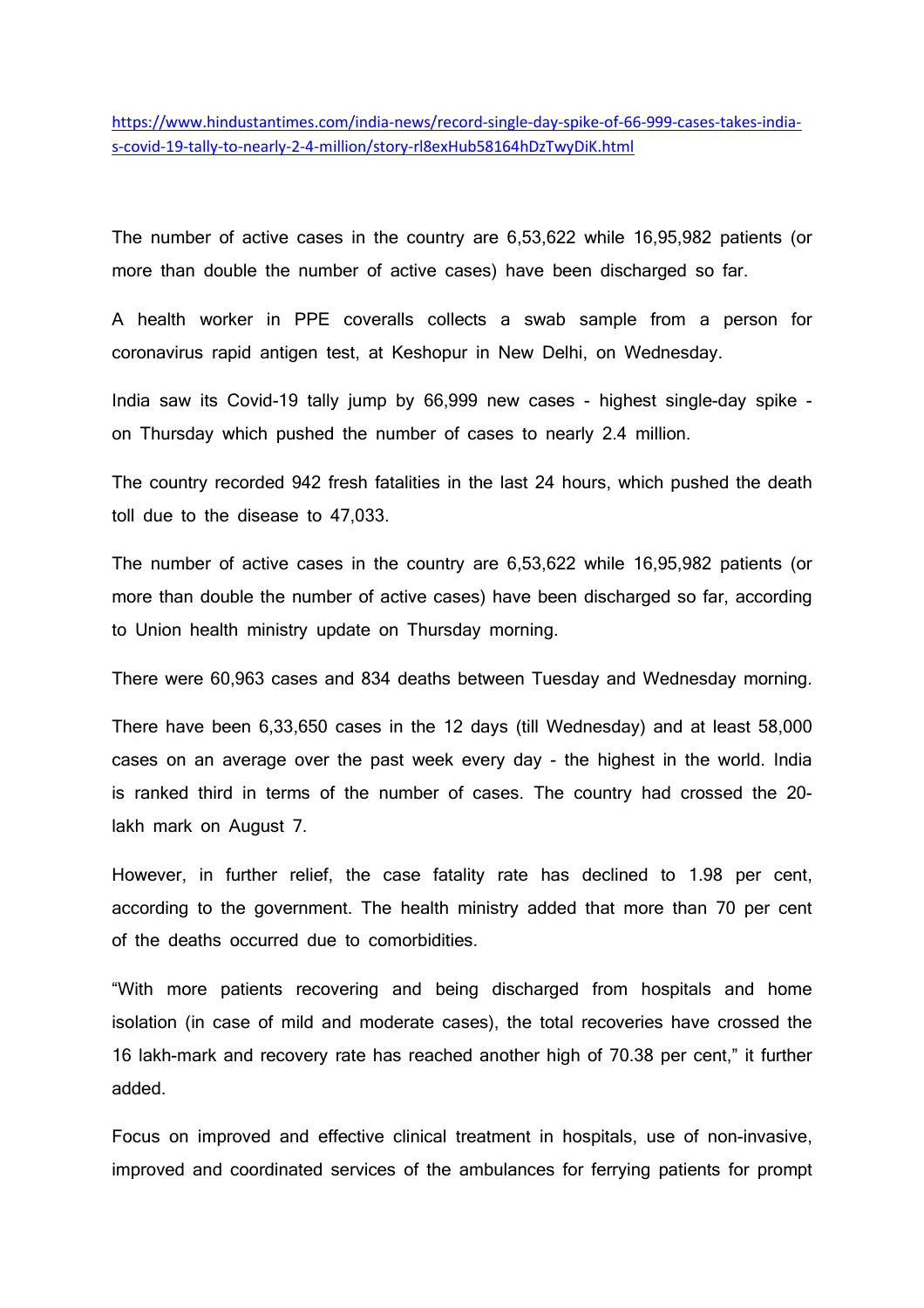and timely treatment have resulted in seamless efficient patient management of Covid-19 patients, the health ministry said.

#### **COVID-19 (The Asian Age: 20200813)**

http://onlineepaper.asianage.com/articledetailpage.aspx?id=15039423

# ■ Contact tracing, enhanced testing to resume After brief dip, Delhi sees increase in Covid-19 cases

**SHASHI BHUSHAN** NEW DELHI, AUG. 12

The national capital recorded 1,113 fresh coronavirus cases and 14 deaths in last 24 hours. As the cases started rising once again, the Delhi government has decided to focus on contact tracing,<br>enhancement of testing and creation of micro containment zones to contain the fatality rate.

The total number of cases stands at 1,48,504. As many as 1,33,405 patients have recovered. migrated been discharged, while the number of active cases stands at 10,946.

Fourteen fresh fatalities were recorded in the last 24 hours taking the death toll to 4,153. The number of containment zones stands at 523.

According to a Delhi government health bulletin, a total of 6,472 RT-PCR tests and 12,422 rapid antigen

DELHI RECORDED1.113 fresh coronavirus cases taking the caseload to over 1.48 lakh, while the death toll has risen to 4,153

tests were carried out in the last 24 hours

A senior official said that the administration planned to declare a small or micro containment zone to minimise inconvenience to residents in the neighbourhood where Covid 19 cases were reported. "Depending on population, a cluster of two-three houses may be converted into a containment zone. For instance, in posh south Delhi colony, a single house may be sealed. We also get support from locals as a part of locality is declared as containment zones," he added.

there Till Wednesday. 523 containment were zones in the city. With 126 zones, the southwest district is on the top of the list. The official hinted with slight modification policy to declare a containment zone, the number of containment areas will increase once again in com-

ing days.<br>"Till last week, the daily count of positive cases had fallen significantly, new cases were less than the recoveries but the trend is<br>reversed," said a senior official.

The city recorded less than 1,000 fresh cases on Monday. Last time, it happened continuously for this three days earlier month between August 2<br>and 4. "Instead of random procedure, administration would be returning to systematic testing after con-<br>tact tracing. The situation is very much in control,<br>now efforts are being made to prevent it from going out of control. We need to maintain the recovery rate of almost 90% at present or<br>further improve it," he said.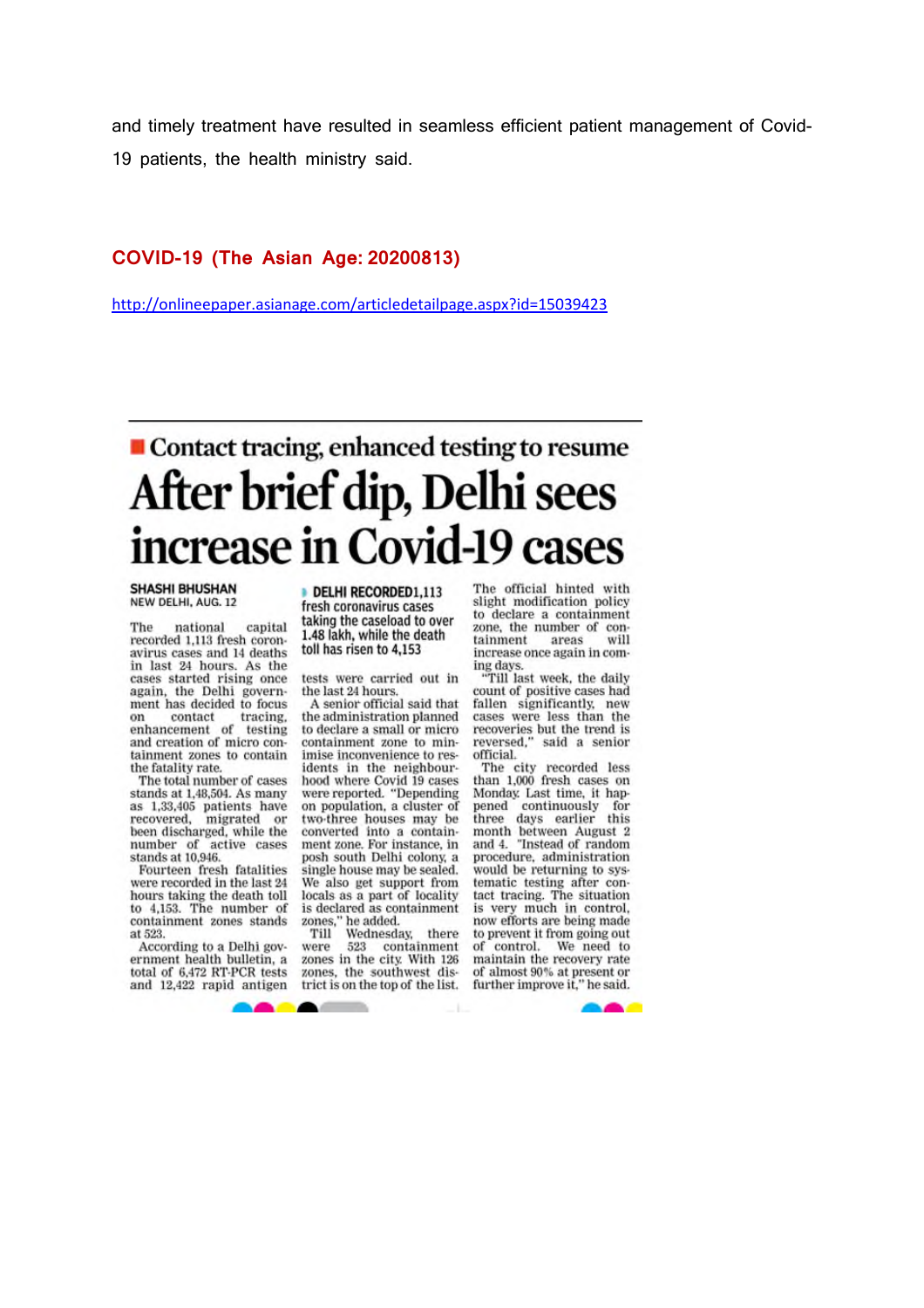## **Blood Test**

**रजांच बता सकती है, या आपको हैकोिवड-19 का खतरा (Hindustan: 20200813)**

https://www.livehindustan.com/health/story-covid-19-blood-tests-can-identify-if-you-are-at-risk-ofcorona-virus-or-not-3413050.html

वैज्ञानिकों का कहना है कि एक सामान्य सी रक्त जांच यह बता सकती है कि किन लोगों को कोरोना वायरस संक्रमण का अधिक खतरा है। अनुसंधानकर्ताओं ने रक्त में एक ऐसे खास अणु संकेतक की पहचान की है जो कोरोना वायरस से संक्रमित लोगों में अस्पताल में भर्ती होने का जोखिम पांच से 10 गुना तक बढ़ा देता है।

फिनलैंड के हेलसिंकी स्थित जैव प्रौद्योगिकी कंपनी नाइटिंगेल हेल्थ के वैज्ञानिकों के अनुसार इस जांच को यह पता लगाने के लिए इस्तेमाल किया जा सकता है कि संक्रमण से बचने के लिए किन लोगों को विशेष सावधानी बरतने और किन लोगों को कोविड-19 का टीका पहले दिए जाने की आवश्यकता होगी।

अनुसंधानकर्ताओं ने पता लगाया कि क्या रक्त संकेतक इस बात का पूर्वान् मान व्यक्त कर सकते हैं कि किन लोगों को निमोनिया और कोविड-19 जैसी बीमारियों के चलते अस्पताल में भर्ती होने का अधिक जोखिम है। उन्होंने यूके बायोबैंक से एक लाख से अधिक रक्त नमूनों का विश्लेषण किया और रक्त में मौजूद उस खास अणु संकेतक की पहचान की जो यह बता सकता है कि किन लोगों को कोरोना वायरस से संक्रमित होने का अधिक जोखिम है।

वैज्ञानिकों ने कहा कि जिन लोगों के रक्त में यह अणु संकेतक है, उन लोगों के लिए अस्पताल में भर्ती होने का खतरा पांच से दस गुना अधिक बढ़ जाता है।

# **Immunity**

**बढ़ानी हैइमय्ूिनटी और करना हैअपना और परवार का बचाव, तो अपनाएं येिटपस् (Dainik Jagran: 20200813)**

https://www.jagran.com/news/national-follow-ayush-ministry-tips-to-boost-your-immunityin-covid19-pandemic-jagranspecial-20619145.html?utm\_expid=.W6HdjhiBQml0nTAajwI9g.0&utm\_referrer=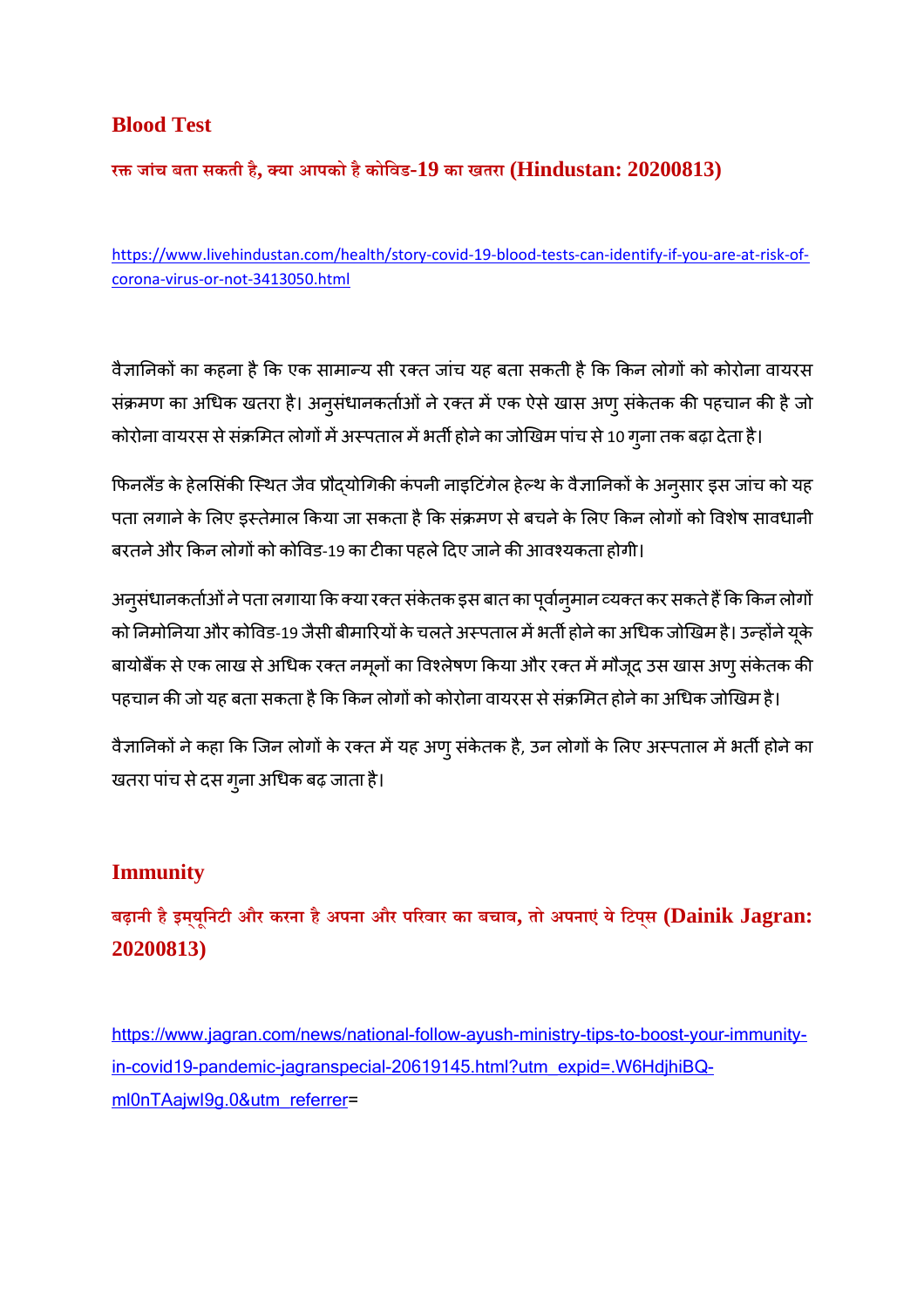भारत समेत पूरी दुनिया सात माह बाद भी वैश्विक कोरोना महामारी की मार झेल रही है। इसको देखते हुए आयुष मंत्रालय ने कुछ ऐसे टिप्स लोगों से साझा किए हैं जो इससे बचाव में सहायक हैं।

नई दिल्ली (ऑनलाइन डेस्क)। सात माह के बाद भी पूरी दुनिया कोरोना महमारी से जूझ रही है। हालांकि रूस ने इसकी दवा विकसित करने का दावा किया है लेकिन साथ ही ये भी कहा है कि इसको पूरी दुनिया में मुहैया करवाने में दिसंबर या जनवरी 2021 तक का समय लग सकता है। ऐसे में फिलहाल इससे अपने और अपने परिवार के बचाव का केवल एक ही उपाय है कि हम सभी सरकार दवारा बताई जा रही टिप्स को मानें और कुछ जरूरी नियमों का कड़ाई से पालन करें। आयुष मंत्रालय ने अपनी वेबसाइट पर इस महामारी से बचाव के अलावा इम्यूनिटी को बढ़ाने के लिए कुछ उपाय साझा किए हैं। ये इस तरह से हैं:-

पूरे दिन करें गरम पानी का सेवन।

पूरे दिन में करीब एक बार 30 मिनट के लिए करें योगासन, प्राणायाम और मेडिटेशन या ध्यान। इससे मिलेगा फायदा।

खाना बनाते समय हल्दी, जीरा, धनिया और लहसुन का इस्तेमाल जरूर करें।

अपनी नाक के दोनों छिद्रों में सुबह और शाम तिल का या गोले का तेल लगाएं।

अपने मुंह में तिल के तेल या गोले के तेल को डालें, लेकिन इसको सटकें नहीं। 2-3 मिनट मुंह में रखने के बाद इसको थूक दें और गरम पानी का कुल्ला कर लें। इस प्रक्रिया को दिन में एक या दो बार करना चाहिए।

हर रोज दिन में सुबह एक चम्मच च्यवनप्राश का सेवन करें। जिन लोगों को डायबिटीज की शिकायत है वो शुगर फ्री च्यवनप्राश का सेवन कर सकते हैं।

हर्बल चाय या काढ़े का सेवन करें। काढ़ा बनाने में तुलसी, दालचीनी, कालीमिर्च, सौंठ, मुनक्का का इस्तेमाल करें। इसको दिन में एक या दो बार जरूर लें। इसमें स्**वाद अन्**सार इसमें ग्**ड़ और नीबू का भी उपयोग कर सकते** हैं।

आयुष मंत्रालय से मिली जानकारी के मुताबिक दूध में आधा चम्मन हल्दी डालकर पीना चाहिए। इसको दिन में दो से बार पीने से फायदा पहुंचता है। ये इम्प्यूनिटी को बढ़ाने में सहायक है।

सूखी खांसी होने की सूरत में और गला सूखने के की शिकायत होने पर पानी में ताजा प्दीना और अजवायन डालकर उसकी भाप लेने से फायदा पहुंचता है। इसको दिन में दो बार लिया जा सकता है।

लॉन्ग पाउडर को प्राकृतिक चीनी या शहद में मिलाकर खाने से इसमें राहत मिलती है। इसको दिन में दो से तीन बार लिया जा सकता है। इससे गले की खराश को खत्म करने में सहायता मिलती है। लेकिन यदि इससे आराम न पड़े और समस्या बढ़ती दिखाई दे तो आयुष ने तुरंत डॉक्टर से सलाह लेने की भी अपील की है।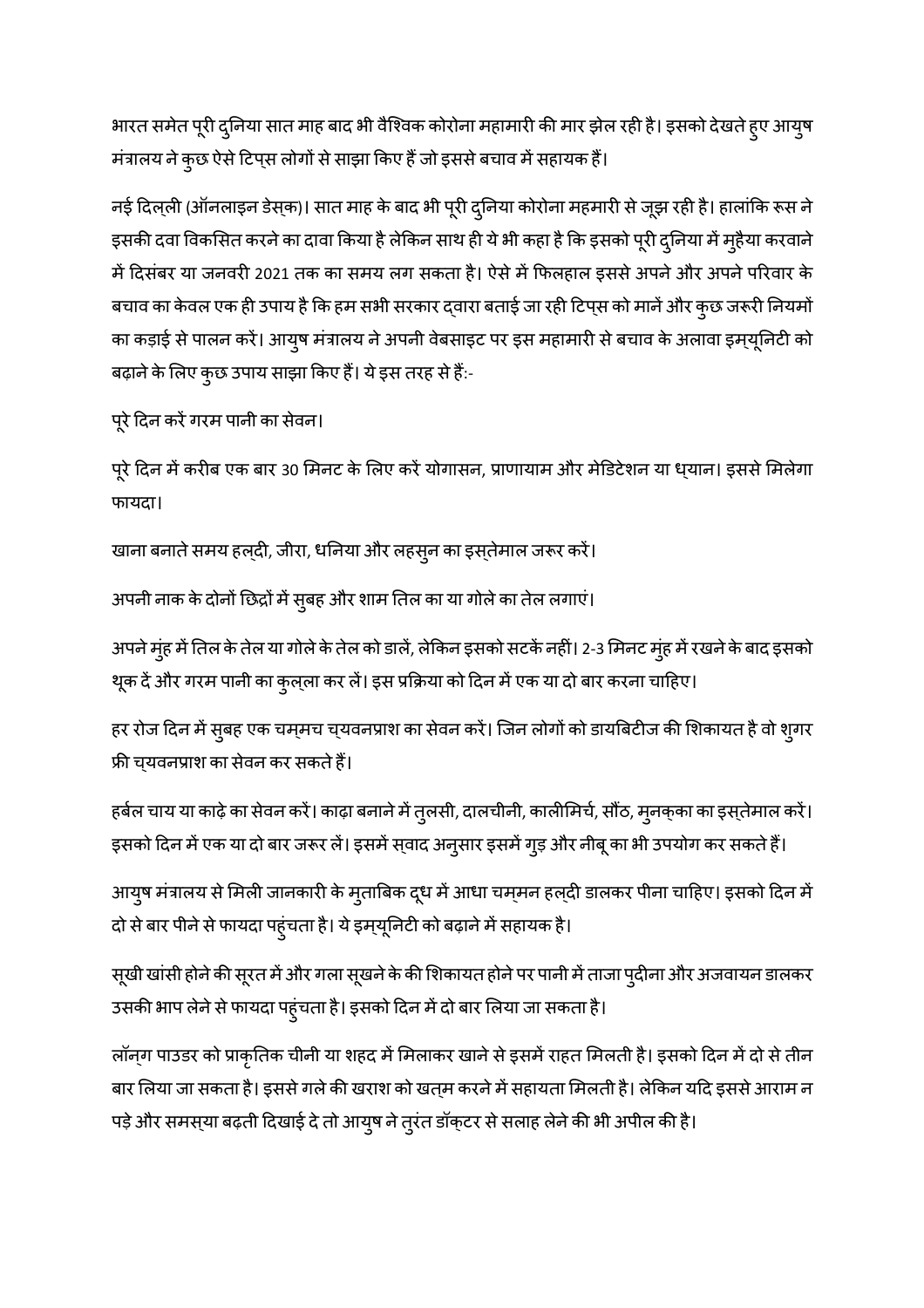# **Air Pollution**

**सिदयमवायुदूषण सेिमल सकती हैराहत, येहिदली 13 हॉट पॉट (Hindustan: 2020813)**

https://www.jagran.com/delhi/new-delhi-city-people-of-delhi-can-get-relief-from-air-pollutionduring-winter-common-man-issues-20622565.html?utm\_expid=.W6HdjhiBQml0nTAajwI9g.0&utm\_referrer=https%3A%2F%2Fwww.jagran.com%2F

दिल्ली में प्रदूषण के 13 हॉटस्पॉट पर प्रदूषण रोकने के लिए नियमित निगरानी करनी होगी और प्रतिदिन मुख्य सचिव और पर्यावरण विभाग को रिपोर्ट भेजनी होगी।

नई दिल्ली [संजीव गुप्ता]। Delhi Air Pollution इस बार सर्दियों में दिल्लीवासियों को वायु प्रदूषण से राहत मिल सकती है। दरअसल, सुप्रीम कोर्ट की सख्ती के बाद अब दिल्ली सरकार ने भी प्रदूषण की रोकथाम पर गंभीरता दिखाई है। दिल्ली में प्रदूषण के हॉटस्पॉटों पर सख्त नियंत्रण के लिए नगर निगमों के उपायुक्तों को नोडल अधिकारी नियुक्त किया गया है। हॉटस्पॉटों पर होने वाली प्रदूषण गतिविधियों की रोकथाम की नियमित प्रगति की रिपोर्ट देने को कहा गया है। हर वर्ष सर्दियों में दिल्ली-एनसीआर में गैस चैंबर जैसी स्थिति बन जाती है। इस वजह से 15 अक्टूबर से 15 मार्च तक ग्रेडेड रिस्पांस एक्शन प्लान (ग्रेप) लागू करना पड़ता है। जब इससे भी स्थिति नियंत्रण में नहीं रहती तो ऑड-इवेन लागू किया जाता है और निर्माण कार्यों व विभिन्न गतिविधियों पर प्रतिबंध लगाना पड़ता है। इस वर्ष फिर से इस तरह के हालात उत्पन्न न हों, इसलिए कई स्तरों पर रोकथाम व नियंत्रण के प्रयास किए जा रहे हैं। सुप्रीम कोर्ट इस मसले पर लगातार निगरानी कर रहा है।

वहीं, पर्यावरण प्रदूषण नियंत्रण एवं संरक्षण प्राधिकरण (ईपीसीए) भी पराली को लेकर हर पखवाड़े दिल्ली, हरियाणा, पंजाब और उत्तर प्रदेश के अधिकारियों के साथ समीक्षा बैठक कर रहा है। इसी कड़ी में अब दिल्ली के मुख्य सचिव विजय कुमार देव ने एक परिपत्र जारी किया है। इसके तहत पूर्वी दिल्ली नगर निगम, उत्तरी दिल्ली नगर निगम और दक्षिणी दिल्ली नगर निगम के उपायुक्तों को नोडल अधिकारी बनाया गया है। इन्हें दिल्ली में प्रदूषण के 13 हॉटस्पॉट पर प्रदूषण रोकने के लिए नियमित निगरानी करनी होगी और प्रतिदिन मुख्य सचिव और पर्यावरण विभाग को रिपोर्ट भेजनी होगी। इसके अलावा प्लास्टिक कचरे का निस्तारण भी प्लास्टिक वेस्ट मैनेजमेंट रूल्स, 2016 के मुताबिक सुनिश्चित करने के सख्त निर्देश दिए गए हैं। मुख्य सचिव की ओर से प्लास्टिक और कोविड-19 कचरे की रिपोर्ट हर तीन दिन में देने का आदेश दिया गया है।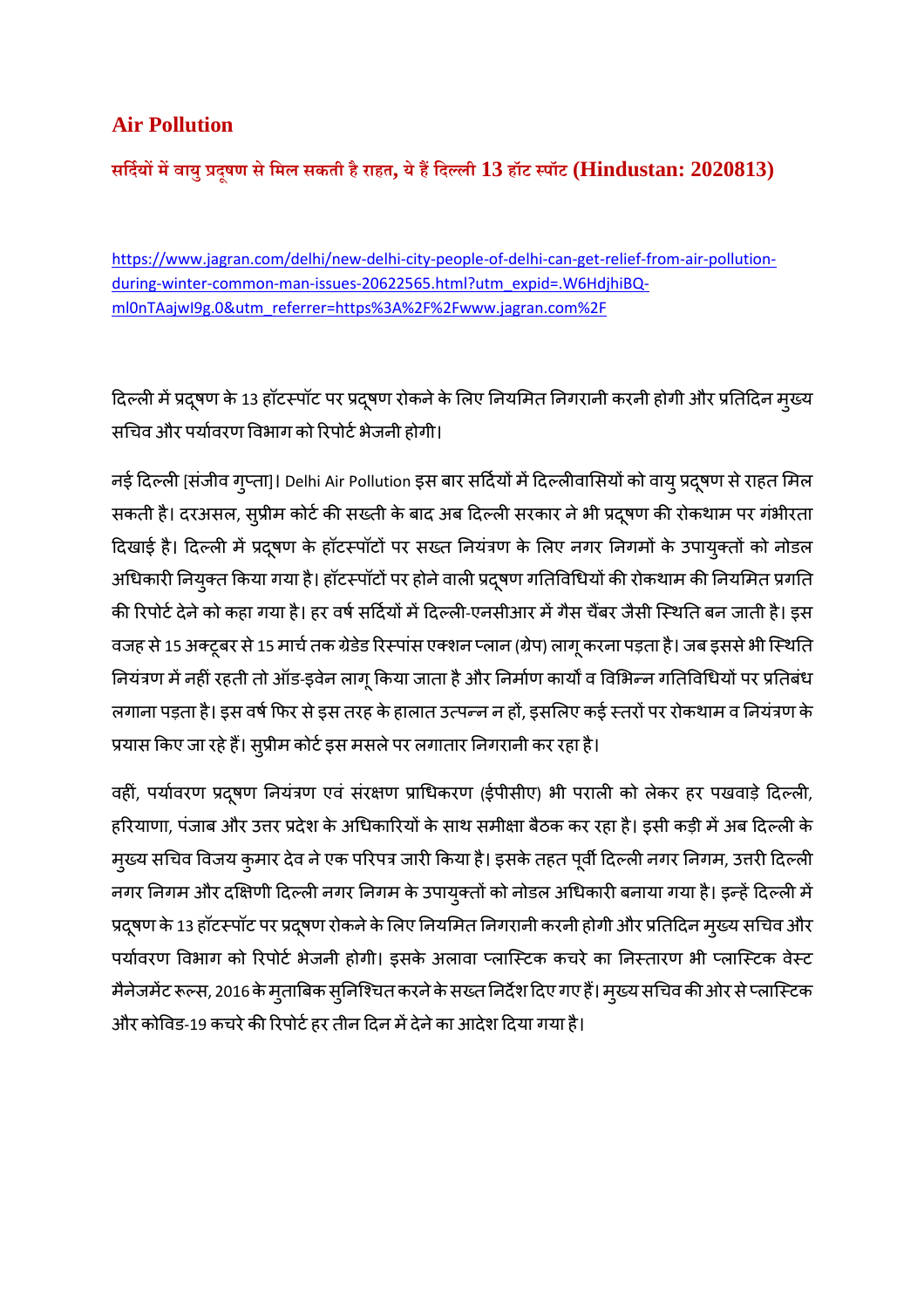#### **Vaccine (Hindustan: 2020813)**

https://epaper.livehindustan.com/imageview\_249147\_79694996\_4\_1\_13-08-2020\_3\_i\_1\_sf.html

# रूसी टीके पर दुनिया में उटे सवाल

#### सोना-चांदी की कीमतें गिरीं

सोना बुधवार 1500 रुपये टटकर 50,441 रुपये प्रति दस ग्राम जबकि चांदी 5000 रुपये टूटकर 61972 पर पहुंच गई। विशेषज्ञों के अनुसार, रूस द्वारा कोरोना वैक्सीन लाने की खबर से मुनाफावसुली हुई है जिससे दाम तेजी से गिरे हैं। > ब्योरा फेन 11

डब्ल्यूएचओ ने रूस की वैक्सीन की जल्दबाजी को लेकर आगाह किया था. वहीं अमेरिका के शीर्ष स्वास्थ्य विशेषज्ञ एंथोनी फॉसी ने रूस पर सही प्रक्रिया का पालन करने को लेकर संदेह जताया है।

#### राज्य न खरीदें टीका : केंद कोरोना टीकाकरण पर राष्टीय समह की

बैठक में कई अहम निर्णय लिए गए तथा टीकाकरण की रणनीति का खाका तैयार किया गया। संकेत मिले हैं कि राज्यों को अलग से टीका नहीं खरीदना होगा। केंद्र एकीकृत खरीद के जरिये राज्यों को टीका देगा। > ब्योरा पेज 13

चाहिए और न लोगों को दी जानी चाहिए। अमेरिका का भी मानना है कि वैक्सीन के ट्रायल की जो प्रक्रिया है, रूस उसके पुरा होने के पहले ही सटीकता का दावा कर रहा है जो गलत है। पिछले हफ्ते

नई दिल्ली एजेंसी

रूस द्वारा कोरोना वैक्सीन बनाने को लेकर सवाल उठने शुरू हो गए हैं। विश्व स्वास्थ्य संगठन (डब्ल्यएचओ) ने कहा कि वह टीके के सुरक्षा संबंधी डाटा के विश्लेषण के बाद ही मंजूरी देगा। वहीं, अमेरिका, ब्रिटेन समेत कई अन्य देश रूस के दावे को गलत ठहरा रहे हैं।

डब्ल्युएचओ के पैन-अमेरिकन हेल्थ ऑर्गनाइजेशन के सहायक निदेशक जरबास बारबोसा ने कहा, जब तक सभी परीक्षण पूरे न कर लिए जाएं तब तक न तो इसका उत्पादन करना



 **स नमत कोरोना कपहलवै सीन 'पतू नक वी**' **का उपादन शु , पहला बचै दो सताह म(Amar Ujala: 20200813)**

https://www.amarujala.com/world/russian-coronavirus-vaccine-sputnik-v-production-begins-firstbatch-will-come-in-two-weeks

रूसी वैक्सीन 'स्पतनिक वी' का पहला बैच दो सप्ताह के भीतर आ जाएगा। रूस के स्वास्थ्यमंत्री मिखाइल मरास्खो का कहना है कि पहले चरण में वैक्सीन स्वास्थ्यकर्मियों और उसके बाद शिक्षकों को लगाई जाएगी। रूस की कंपनी सिस्टेमा ने उत्पादन शुरू कर दिया है। सरकार की योजना है कि अक्तूबर में वैक्सीन को पूरे रूस में बड़े पैमाने पर लॉन्च कर दिया जाएगा। रूस के स्वास्थ्य मंत्रालय की वेबसाइट पर दी गई जानकारी के अनुसार 1 जनवरी 2021 से वैक्सीन का पर्ण रूप से वितरण शुरू करने की तैयारी है।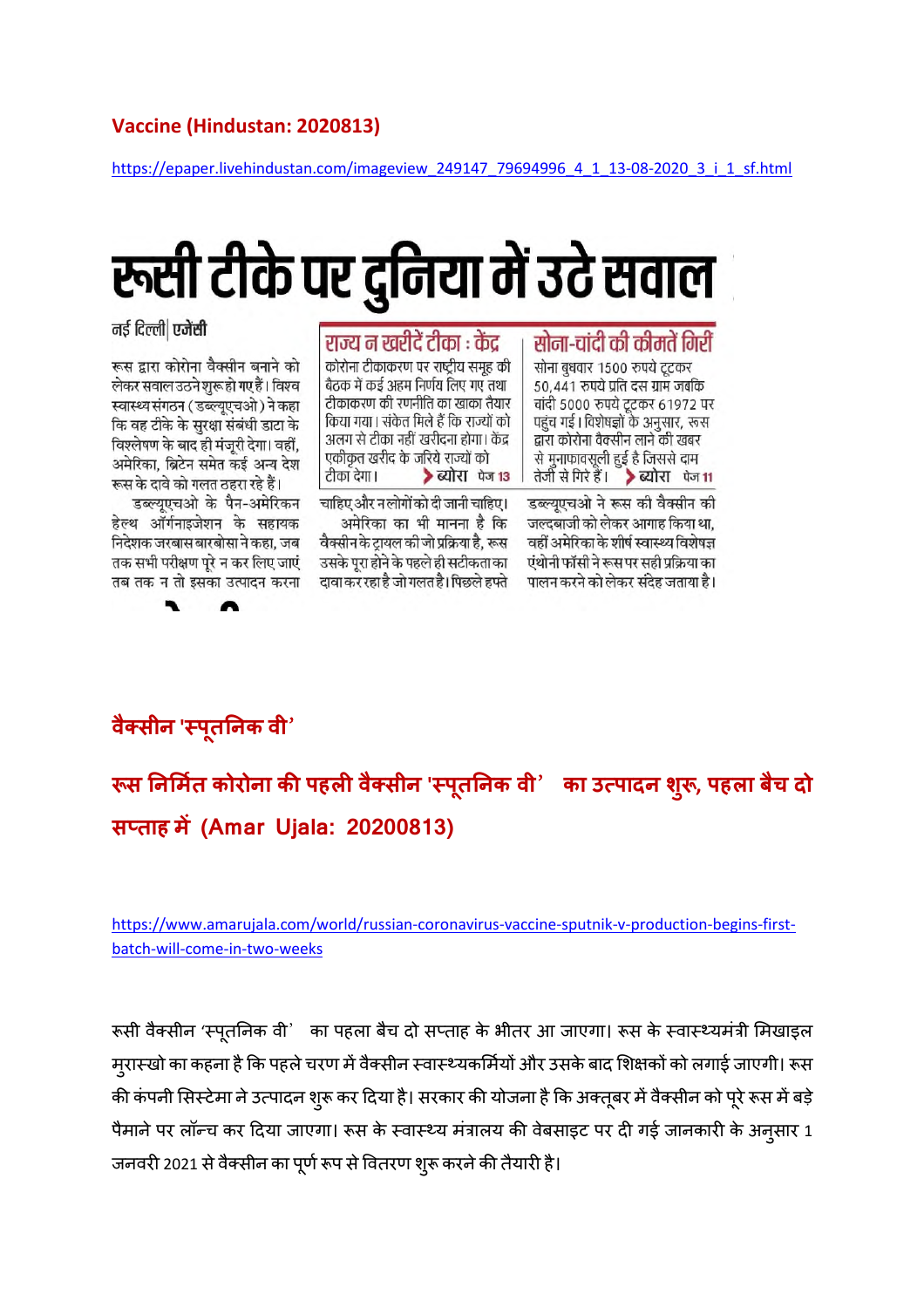#### ऐप से होगी वैक्सीन की निगरानी

स्वास्थ्यमंत्री के अनुसार ट्रेसिंग ऐप भी तैयार हो रहा है, जो लोगों के स्वास्थ्य पर निगरानी रखेगा। ऐप से उन लोगों पर भी नजर रखी जाएगी, जिन्हें ये वैक्सीन लग गई है। अगर उन्हें किसी तरह की स्वास्थ्य संबंधी तकलीफ होती है तो इसकी सूचना क्षेत्रीय स्तर के स्वास्थ्य सेवा को मिलेगी। वैक्सीन का नाम दुनिया के पहले सैटेलाइट स्पूतनिक केनाम पर रखा गया है, जिसे सोवियत संघ ने लॉन्च किया था।

### **Brestfeeding**

# **तनपान या मानक सावधानी के साथ द ु ध बक सेदध ू लेना सरु त (Hindustan: 20200813)**

https://www.livehindustan.com/health/story-it-is-safe-to-breastfeed-or-take-milk-from-the-milkbank-with-standard-precautions-3408125.html

विशेषज्ञों ने कोविड-19 के समय में स्तनपान कराने या मानक सावधानियों के साथ द्र्ग्ध बैंकों से स्तन से निकला दूध लेने को सुरक्षित बताया है। मानव दुग्ध बैंक या स्तन दुग्ध बैंक ऐसी सेवा है जिसके तहत स्तनपान कराने वाली मांओं दवारा दान किए गए दूध को जमा कर, उसकी जांच एवं प्रसंस्करण किया जाता है तथा डॉक्टरों की सलाह पर वितरित किया जाता है। दान करने वाली मांएं शिश् से जैविक रूप से जुड़ी हुई नहीं होती हैं। ह्यूमन मिल्क बैंकिंग एसोसिएशन (भारत) के अध्यक्ष एवं भारतीय बाल चिकित्सा अकादमी के यंग चाइल्ड फीडिंग चैप्टर के प्रमुख केतन भारदव ने कहा कि जिन शिश्ओं को जिस किसी भी कारण से मां का दूध नहीं मिल पाता है उनके लिए दूसरा बेहतर विकल्प वैज्ञानिक तरीके से संचालित मानक दुग्ध बैंक से पाश्चरीकृत मानव दूध लेना है।

उन्होंने कहा कि मुद्रण पूर्व उपल्बध वैज्ञानिक पत्रिकाओं में इस बात के ठोस सबूत मिले हैं कि होल्डर पाश्चरीकृत तरीके से दूध को पाश्चरीकृत करने से कोविड-19 के लिए जिम्मेदार कोरोना वायरस मर जाता है। भारदव ने पीटीआई-भाषा को बताया, "दुग्ध बैंकों से दूध लेना कोविड के समय में सुरक्षित है। अगर किसी भी कारण से मां का दूध उपलब्ध नहीं है तो शिश्ओं के लिए दूसरा बेहतर विकल्प वैज्ञानिक तरीके से संचालित मानक द्रग्ध बैंक से पाश्चरीकृत मानव दूध लेना है।"

होल्डर पाश्चरीकरण दूध को आधे घंटे तक 62.5 डिग्री सेल्सियस तापमान पर गर्म कर नुकसानदेह कीटाण्ओं को मारना और फिर से उसे कमरे के तापमान तक ठंडा करने की प्रक्रिया है।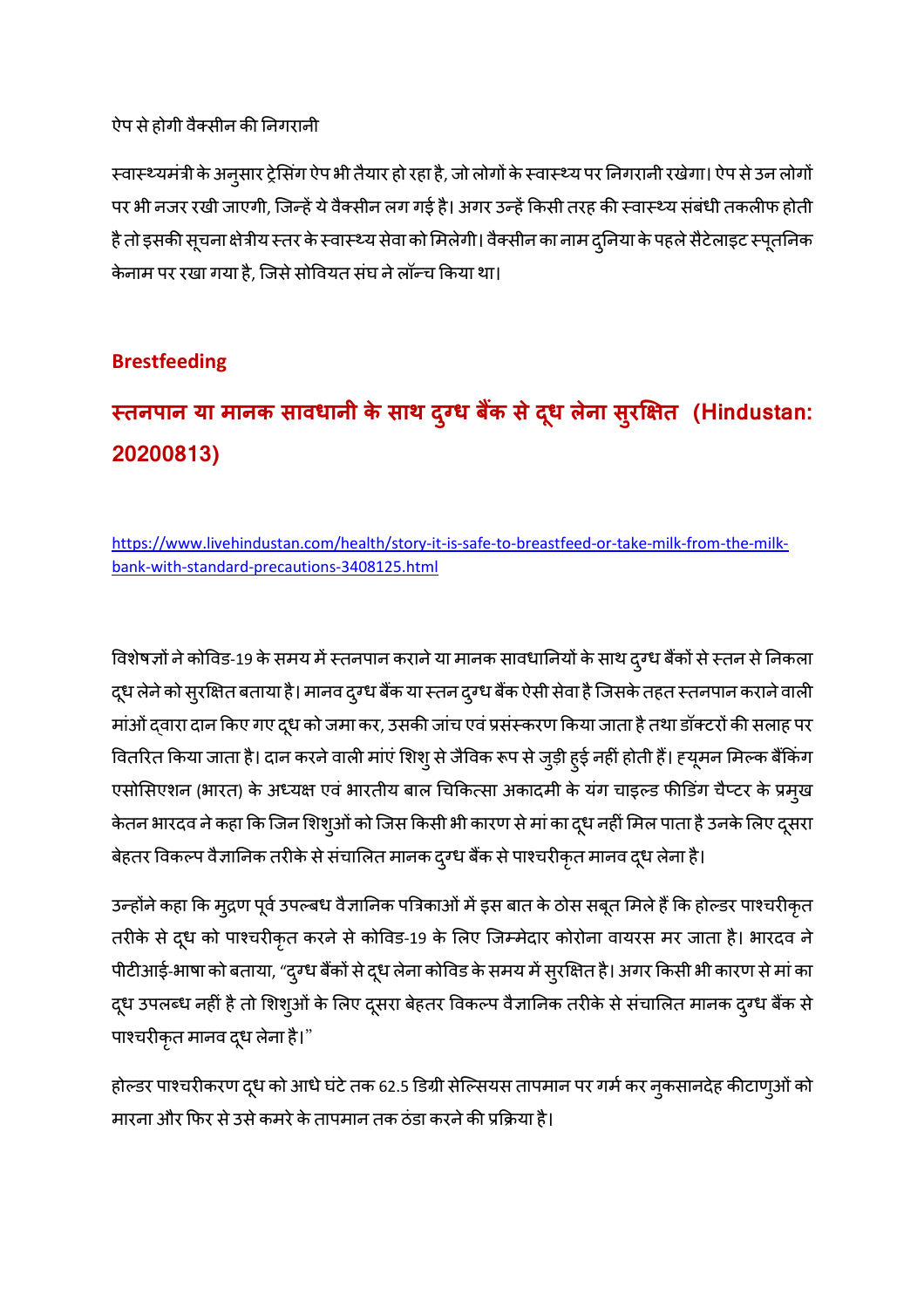यह बताते हुए कि पाश्चरीकृत दाता दूध उसकी मांग की तुलना में मुश्किल से मिलने वाला उत्पाद है, उन्होंने कहा कि यह समय से पहले जन्मे शिश्ओं को दिया जाता है जिन्हें अपनी मां से पर्याप्त दूध नहीं मिल पाता है।उन्होंने बताया कि जिन शिश्ओं की मांओं को दूध नहीं उतरता या जिन्हें गट सिंड्रोम, सेप्सिस, गेस्ट्रोस्किसिस, आंतों में रुकावट और आंतों में घाव जैसी समस्या होती है उन्हें भी यह दूध दिया जाता है।

'अलाइव एंड थ्राइव इंडिया के वरिष्ठ तकनीकी एवं कार्यक्रम सलाहकार शैलेष जगताप ने कहा कि अब तक कोरोना संक्रमित मांओं से उनके अजन्मे या नवजात शिश्ओं में वायरस के सीधे या स्तनपान के जरिए फैलने का कोई साक्ष्य नहीं मिला है। उन्होंने कहा, ''मौजूदा वैश्विक महामारी के लिए जिम्मेदार सार्स-सीओवी-2 वायरस कोरोना संक्रमित मरीजों के करीब से संपर्क में आने से हवा के माध्यम से फैल रहा है।"

जगताप ने कहा, "कोरोना संक्रमित मां त्वचा से त्वचा का संपर्क दे सकती है और प्रसव के तुरंत बाद स्तनपान करा सकती है तथा बच्चा और मां एक ही कमरे में रह सकते हैं बशर्ते हाथों की साफ-सफाई और सर्जिकल मास्क के योग का यान रखा जाए।"

# **Women Empowerment**

**मिहलाओंकएकजुटता लायेगी बदलाव (Dainik Tribune: 20200813)**

#### https://www.dainiktribuneonline.com/news/comment/women39s-solidarity-will-bring-change-2407

शराब के कहर से महिलाएं द्खी, परेशान और अनाथ हो जाती हैं। जब कोई पुरुष घर में शराब पीकर आता है तब भी वहां डर का वातावरण बनता है। बच्चे भी पिटते हैं और पत्नी तो बहुत बार पीटी जाती है। जब नकली शराब से मरने वालों की बहुत बड़ी संख्या एक ही बार में मौत के मुंह में चली जाती है तो वहां भी रोने के लिए बुढ़ापा बचता है। महिलाएं विधवा होकर, बढ़ापा असहाय होकर और बच्चे अनाथ होकर रह जाते हैं।

जहां तक सरकारों का संबंध है, किसी सरकार ने आज तक शराब के विरुद्ध डंडा नहीं उठाया, जैसा पंजाब सरकार तंबाकू के विरुद्ध उठाती है। अगर तंबाकू की तरह ही शराब के विरुद्ध भी डंडा उठा लिया जाए और जनजागरण अभियान सारे साध्-संत, मंदिर, गुरुद्वारा, चर्च और मस्जिद वाले शराब के विरुद्ध चलाएं तब जाकर समाज का कल्याण हो सकता है। सच्ची बात यह है कि जब तक महिलाएं शराब के विरुद्ध कमर कसकर नहीं खड़ी होतीं, जिस तरह मणिपुर की महिलाओं ने हाथ में मशाल और डंडा लेकर रात-रात भर पहरेदारी की थी, वैसे ही पंजाब और देश की महिलाओं को करनी होगी। पंजाब में 133 से ज्यादा लोग शराब के कारण मौत के मुंह में चले गए। कितने

लोग आंखों की रोशनी खो बैठे। इस सारे कांड में ताे विपक्षी राजनेताओं की तो मानो लाॅटरी निकल आई।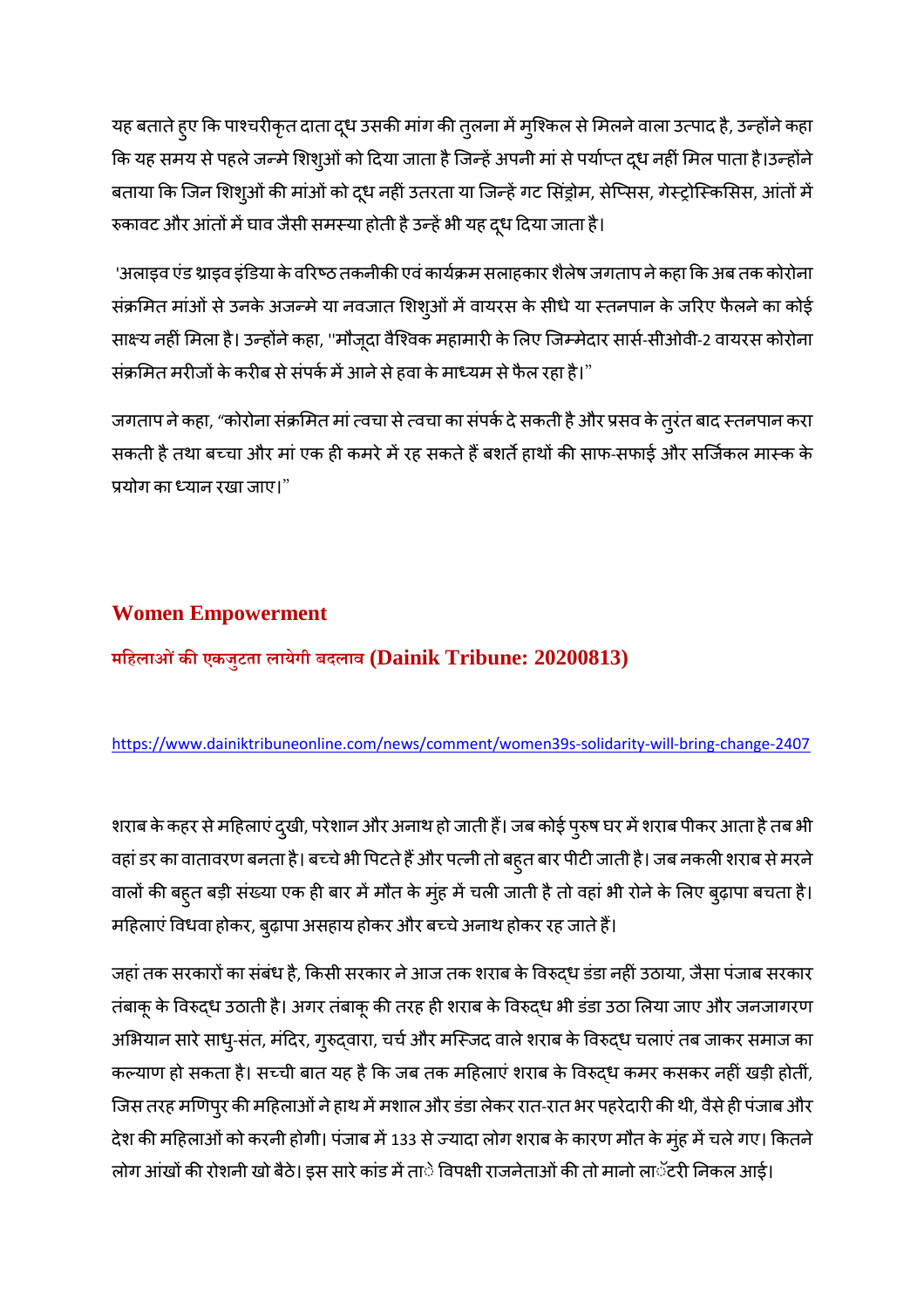पुरानी कहावत है–किसे दी धी मरी, किसे दे करम जागे। आजकल इसे कहते हैं–बिल्लियों के भाग से छीका टूटा। पंजाब की हर विरोधी पार्टी के नेता सड़कों पर दिखाई दे रहे हैं। उनके आंसू कितने असली हैं, यह जनता जानती है। राजनेता समयानुसार आंसू बहाने और मुस्कुराने में माहिर होते हैं। इन दिनों जब कोरोना का कहर चल रहा है, बार-बार यह कहा जा रहा है कि सामाजिक दूरी रखो, मास्क पहनकर आओ, ऐसे समय में जब ये नेता प्रदर्शन करते हैं तब मास्क लगभग गायब हो जाते हैं और सामाजिक दूरी तो इतनी कम कि पुलिस से झड़प करते हुए एक दूसरे के गले मिलते नहीं, गले पड़ते हैं।

मेरा तो देश भर की महिलाओं से एक आहवान है कि कोई दैवीय शक्ति शराब के प्रकोप से बचाने के लिए नहीं आने वाली। सरकारें शराब पिलाएंगी, शराब से बचाएंगी नहीं, क्योंकि सरकार की नैया शराब के टैक्स के सहारे चलती है। शराबी के परिवार में शांति कभी नहीं रहती। गरीब आदमी और गरीब हो जाता है। बहुत सी ऐसी महिलाएं हैं जो दिनभर कड़ी मेहनत करके जो कुछ भी कमाकर लाती हैं, वे शराबी या नशेड़ी पति छीन लेता है। एक घटना है कि पोते ने दादी को इसलिए मार दिया क्योंकि दादी ने शराब के लिए रुपये नहीं दिए। कुल मिलाकर यह कि शराबी पति घर में आए, शराबी पुत्र नशे में धुत होकर आए या नकली-असली शराब पीने से रोटी कमाने वाले की मौत हो जाए, रोना तो महिलाओं को ही है।

मुझे आश्चर्य है कि अब पंजाब पुलिस को जैसे कोई दैवीय आकाशवाणी हो गई। पंजाब प्रशासन अचानक कुंभकरण की तरह जाग उठा और अमृतसर से लेकर पूरे पंजाब में छापे पड़ रहे हैं। अल्कोहल बरामद की जा रही है। नकली शराब की भट्ठियां पकड़ी जा रही हैं। ऐसी मेहनत करने की पुलिस को जरूरत ही क्या है। कितना अच्छा हो पहले शराब के कहर से तड़प रहे गांवों के पंच-सरपंच और प्रमुख राजनीतिक कार्यकर्ताओं को निश्चित ही क्षेत्र के पुलिस अधिकारी को बुलाकर जानकारी ले ली जाए कि अपराध कहां से चल रहा है। वैसे हिंदुस्तान की पुलिस जैसा बेचारा कोई नहीं। पुलिस सरकार की नहीं, पुलिस डीजीपी की भी नहीं, पुलिस जनसेवक भी नहीं। वह तो क्षेत्र के विधायक और सांसद की सेवक है।

पंजाब में ही इसके उदाहरण तरनतारन, अमृतसर, पटियाला में कई जगह देखे गए। तरनतारन में तो एसएचओ दूसरे दिन ही बदला गया, क्योंकि विधायक को यह नाराजगी थी कि उन्हें सलाम ठोकने क्यों नहीं आया। ऐसी पुलिस अब अगर सस्पेंड की जा रही है या आबकारी अधिकारियों को सस्पेंड किया जा रहा है तो यह उनके साथ अन्याय है। यह ठीक है कि उन्हें अपनी ड्यूटी पूरी करनी चाहिए। राजनेताओं के इशारे की प्रतीक्षा नहीं। एक बार पुलिस और आबकारी विभाग से पूछा तो जाए कि उनकी क्या मजबूरी रही।

मणिपुर की पुलिस अधिकारी वृंदा ने ताजा-ताजा उदाहरण दिया है। पंजाब के भी कुछ पुलिस आॅफिसर राजनीतिक दबाव में नहीं आए। अमृतसर के बीचोबीच एक अवैध शराब का ठेका धूमधाम से चल रहा था। डीटीसी यह उत्तर नहीं दे पाए कि ठेका किसके कहने से और क्यों बिना लाइसेंस भरे बाजार में खोल दिया गया है। सीधी बात यह कि जहां शराब पी जाएगी, पिलाई जाएगी वहां न शांति आएगी, न खुशहाली।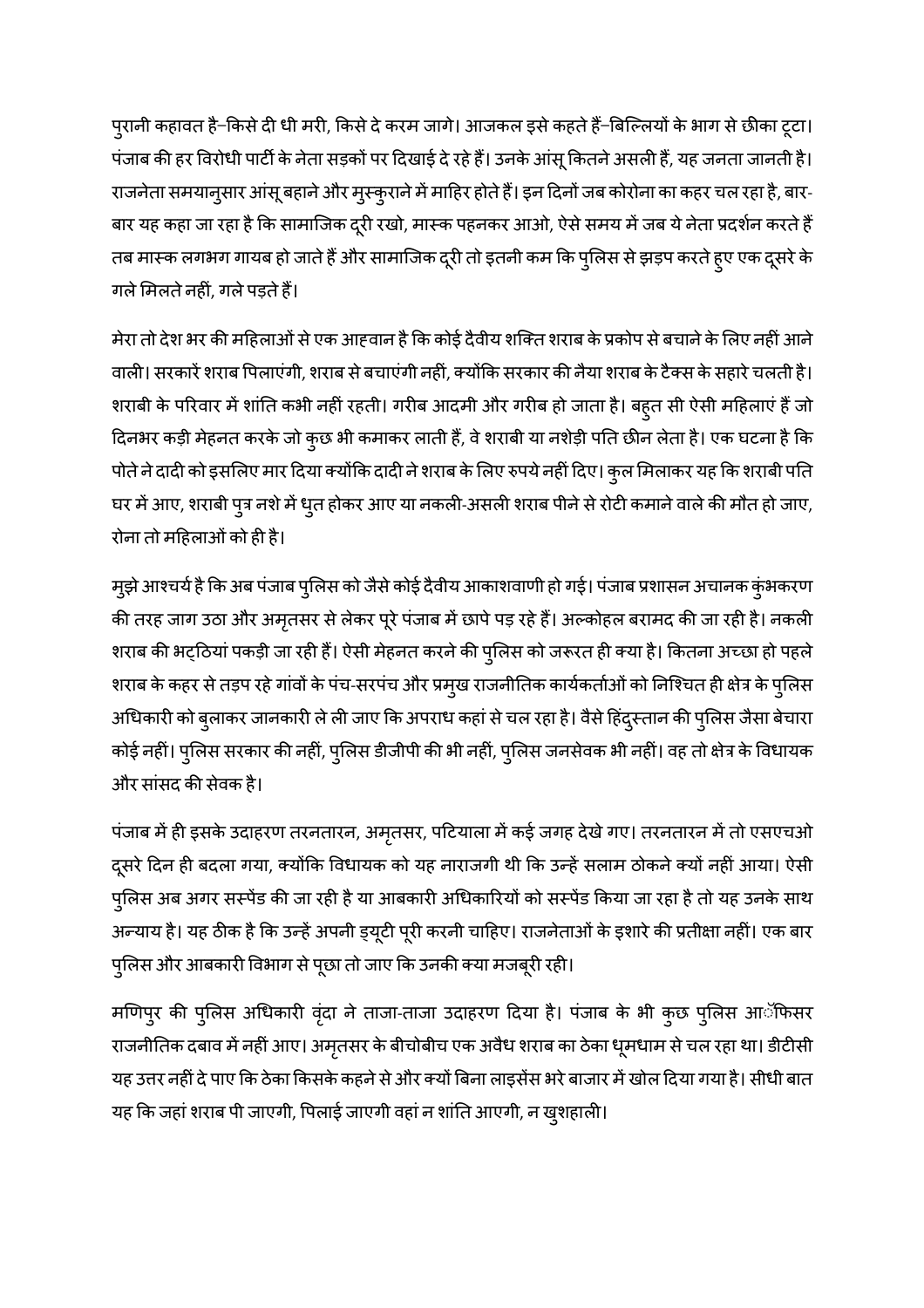#### **Enviornment Health**

# **पयावरण संर ण किजमेदार (Dainik Tribune: 2020813)**

https://www.dainiktribuneonline.com/news/sahitya/environmental-protection-responsibility-2029

कोरोना काल में पर्यावरण की एक अच्छी तस्वीर देखने को मिल रही है। यह संभवत: इसी बात का संकेत है कि नदी, हवा को जहरीला बनाने में मनुष्य का ही बहुत बड़ा हाथ है। अनियोजित विकास के कारण प्रदूषित होता पर्यावरण, दमघोटू माहौल और इन्हीं सब से जुड़े मुद्दों पर योगेश कुमार गोयल की किताब आई है, 'प्रदूषण मुक्त सांसें।' किताब में कोरोना के समय का भी जिक्र किया गया है। लेखक ने प्रदूषण फैलने के कारण और उसके प्रभावों को विस्तार से किताब में बताया है। हालांकि ज्यादातर बातें वे ही हैं, जिसे आम जनमानस जानता तो है, लेकिन अमल नहीं करता।

कुल 19 शीर्षकों के साथ अलग-अलग अध्यायों में सिमटी इस किताब में नदी-नालों के साथ-साथ समुद्र और पहाड़ की भी बातें की हैं। मसलन, माउंट एवरेस्ट पर जिस तरह प्रदूषण फैला और उसके प्रति जो चिंता जताई गयी, उसका भी जिक्र लेखक ने किया है। यह जगजाहिर है कि कुदरत ने खुद के संतुलन के लिए जैव विविधता बनायी है। यानी लाखों किस्म के जीव-जंत्।

लेखक ने इस बात पर चिंता जताई है कि हमारी धरती से करीब दो प्रजातियां विलुप्त हो चुकी हैं। लेखक लिखते हैं कि हमारे पर्व और त्योहार ईको फ्रेंडली थे, लेकिन उन पर आधुनिकता का लेप लगाकर जिस तरह से उनके मूल तत्वों को भुलाया जा रहा है, वह बेहद खतरनाक है। सरल भाषा में लिखी गयी यह किताब हमें पर्यावरण के प्रति हमारी जिम्मेदारी से अवगत कराती है साथ ही आगाह करती है।

#### **Yoga and Physical Fitness (The Asian Age: 2020813)**

http://onlineepaper.asianage.com/articledetailpage.aspx?id=15038680